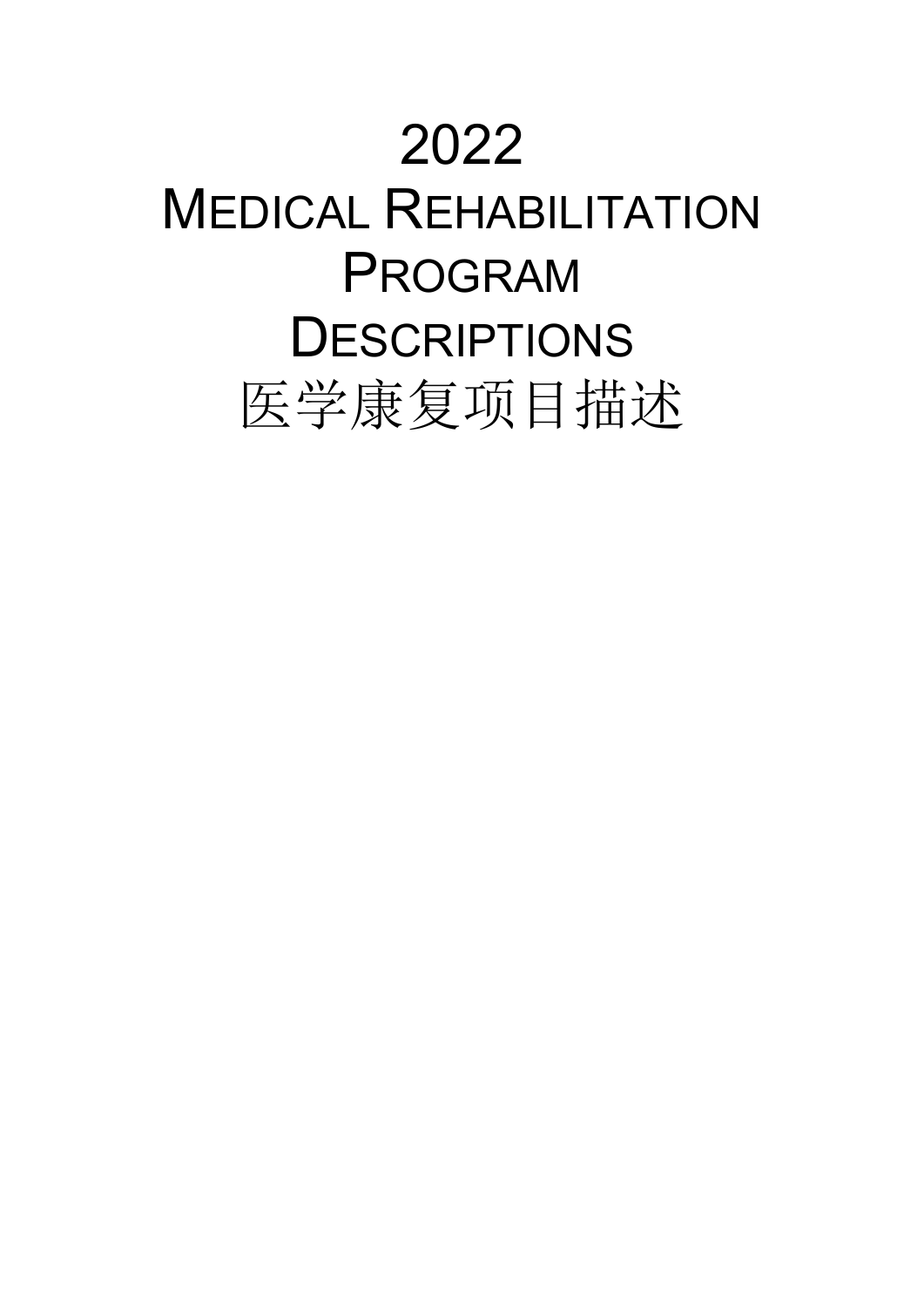# **Comprehensive Integrated Inpatient Rehabilitation Program** 综合住院康复项目

A Comprehensive Integrated Inpatient Rehabilitation Program is a program of coordinated and integrated medical and rehabilitation services that is provided 24 hours a day and endorses the active participation and preferences of the person served throughout the entire program. The preadmission assessment of the person served determines the program and setting that will best meet the needs of the person served. The person served, in collaboration with the interdisciplinary team members, identifies and addresses medical and rehabilitation needs. The individual resource needs and predicted outcomes of the person served drive the appropriate use of the rehabilitation continuum of services, the provision of care, the composition of the interdisciplinary team, and discharge to the community of choice.

综合住院康复项目是一种协作型、整合型的康复医疗服务项目。该服务项目全天 24 小时提供,在服务全程中支持服务对象的积极参与, 并充分考量其个人偏好。入院前 评估有助于确定最能满足服务对象需求的项目和场所。通过与跨学科团队成员合作, 服务对象确定并说明其医疗和康复需求。围绕服务对象个体化的资源需求和预期的康 复结局,该服务项目将相应地提供连续性康复医疗服务、照护服务、组建跨学科团 队,并促使服务对象在出院后进入其选择的社区。

The scope and intensity of care provided are based on a medical and rehabilitation preadmission assessment of the person served. An integrated interdisciplinary team approach is reflected throughout all activities. To ensure the transparency of information the program provides a disclosure statement to each person served that addresses the scope and intensity of care that will be provided.

康复服务的范围和强度取决于入院前对服务对象的医疗和康复评估。服务全程的各种 康复活动中均能体现出综合的跨学科团队工作模式。为确保信息透明,项目会向每个 服务对象提供一份关于其康复服务的范围和强度的说明。

A Comprehensive Integrated Inpatient Rehabilitation Program clearly identifies the scope and value of the medical and rehabilitation services provided. Dependent on the medical stability and acuity of the person served, a Comprehensive Integrated Inpatient Rehabilitation Program may be provided in a hospital, skilled nursing facility, long-term care hospital, acute hospital (Canada), or hospital with transitional rehabilitation beds (Canada). Through a written scope of services, each program defines the services provided, intensity of services, frequency of services, variety of services, availability of services, and personnel skills and competencies. Information about the scope of services and outcomes achieved is shared by the program with stakeholders.

综合住院康复项目清晰地确定了所提供的医疗和康复服务的范围和价值。根据服务对 象病情稳定程度和紧急程度,综合住院康复项目可以在医院、专业护理机构、长期护 理医院、急症医院(加拿大)或有过渡期康复病床的医院(加拿大)环境中开展。项 目通过书面的服务范围文档阐明其所提供的服务、服务强度、服务频率、服务种类、 服务的可获得性以及员工技能和胜任能力。项目应将服务范围和康复结局的相关信息 告知各利益相关者。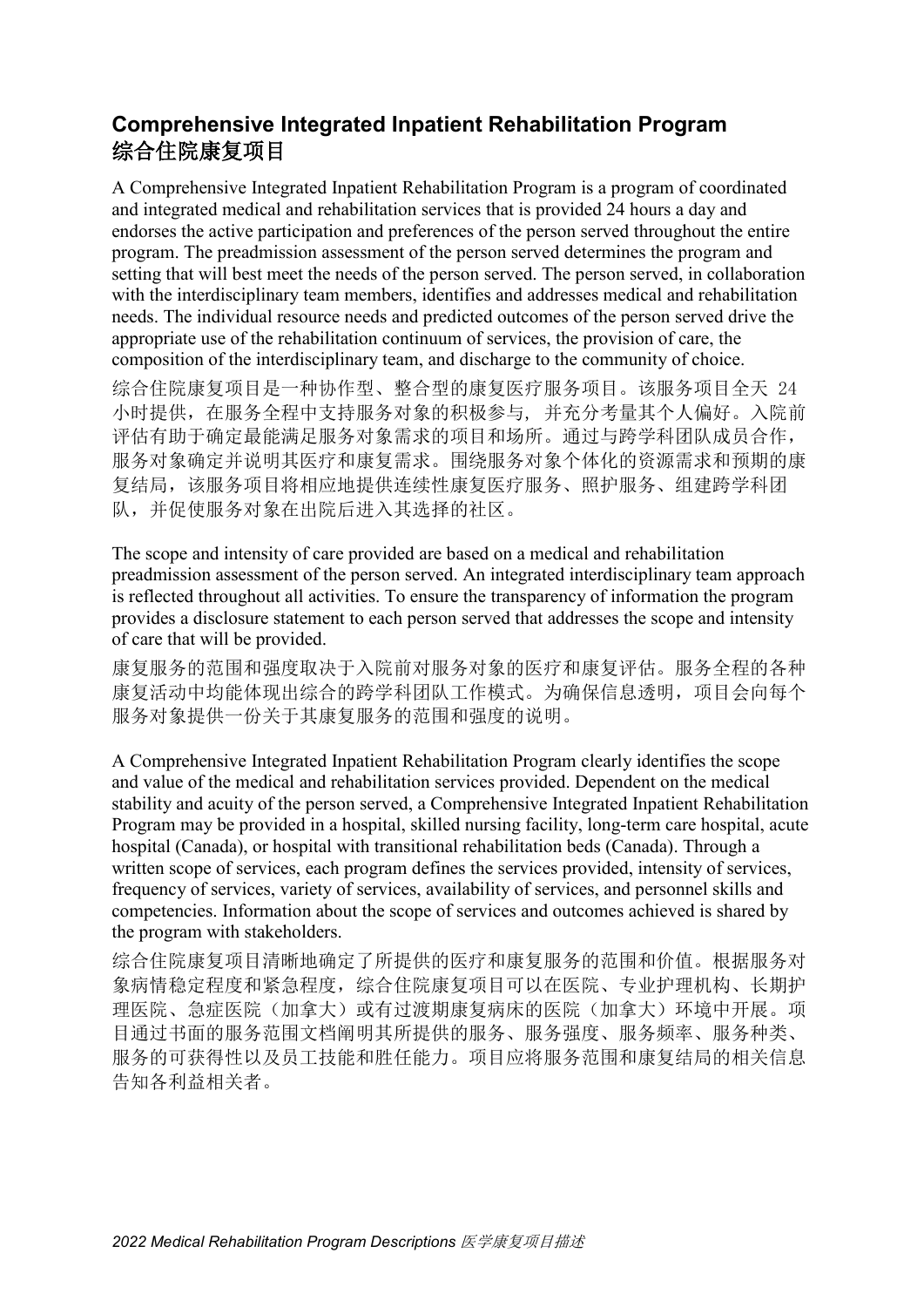# **Outpatient Medical Rehabilitation Program** 门诊医学康复项目

An Outpatient Medical Rehabilitation Program is an individualized, coordinated, outcomes focused program that promotes early intervention and optimizes the activities and participation of the persons served. The program, through its scope statement, defines the characteristics of the persons it serves. An assessment process initiates the individualized treatment approach for each person served, which includes making medical support available based on need. The program includes direct service provision, education, and consultations to achieve the predicted outcomes of the persons served. Information about the scope and value of services is shared with the persons served, the general public, and other relevant stakeholders.

门诊医学康复项目是一种个性化、协作性、着眼于康复结局的康复项目,旨在促进早 期干预,使服务对象获得最优的活动和参与能力。项目在服务范围说明中明确服务对 象的特征。从评估过程开始,以个性化的方式为每个服务对象提供治疗,并根据其需 要提供医疗支持。项目包括直接服务、教育和咨询,以达成服务对象的预期结局,并 与服务对象、公众和其他利益相关者分享服务范围和服务价值的相关信息。

The strategies utilized to achieve the predicted outcomes of each person served determine whether the individual program is single discipline or an interdisciplinary service. A Single Discipline Outpatient Medical Rehabilitation Program focuses on meeting the needs of persons served who require services by a professional with a health-related degree who can address the assessed needs of the person served. An Interdisciplinary Outpatient Medical Rehabilitation Program focuses on meeting the needs of persons served that are most effectively addressed through a coordinated service approach by more than one professional with a health-related degree who can address the assessed needs of the person served.

门诊康复项目是单一学科还是跨学科服务,取决于为达成每个服务对象的预期结局而 所采取的策略。单一学科的门诊医学康复项目的重点是:服务对象经评估发现的康复 需求可以由一位具有健康相关学位的专业人员满足。跨学科门诊医学康复项目的重点 是:服务对象经评估所发现的康复需求,需要通过一名以上的具有健康相关学位的专 业人员协作下的服务方式,才能得到最有效的解决。

The settings for Outpatient Medical Rehabilitation Programs include, but are not limited to, health systems, hospitals, freestanding outpatient rehabilitation centers, day hospitals, private practices, and other community settings.

门诊医学康复项目的设置包括但不限于卫生医疗系统、医院、独立式门诊康复中心、 日间医院、私人诊所和其他社区场所。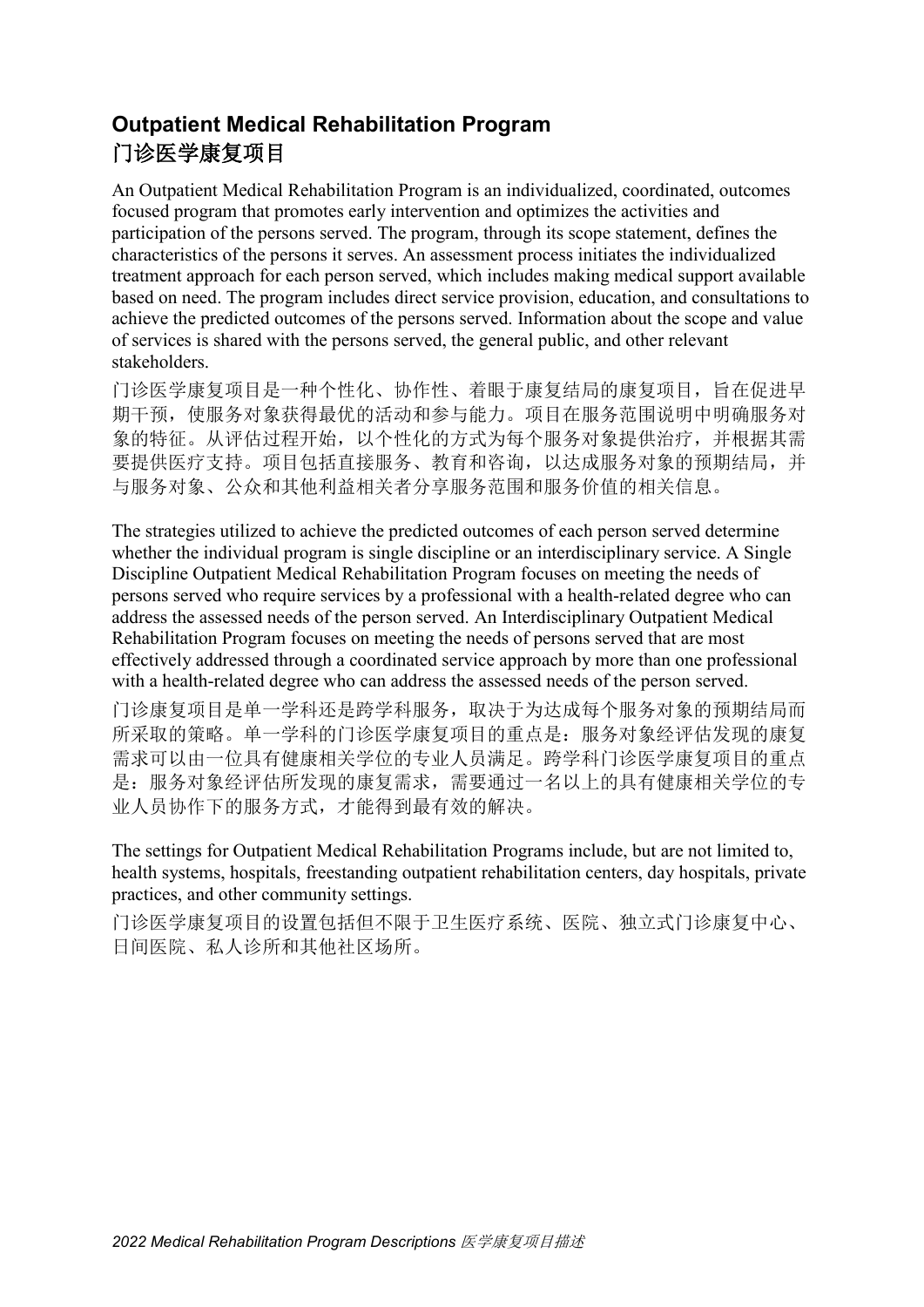#### **Home and Community Services** 家庭和社区服务(HCS)

Home and Community Services (HCS) are person centered and foster a culture that supports autonomy, diversity, and individual choice. Individualized services are referred, funded, and/or directed by a variety of sources. In accordance with the choice of the person served, the services provided promote and optimize the activities, function, performance, productivity, participation, and/or quality of life of the person served.

家庭和社区服务(HCS)主张以人为本,努力形成一种支持自主性、多样性和个人选 择的文化。通过不同来源转介、在各方的资助和/指导下,项目提供个性化服务。 根 据服务对象的选择,项目所提供的服务应促进和优化服务对象的活动、功能、表现, 劳动能力、参与度和/或生活质量。

The Home and Community Services may serve persons of any ages, from birth through end of life. Services may be accessed in a variety of settings including, but not limited to, private homes, residential settings, schools, workplaces, community settings, and health settings. Services are provided by a variety of personnel, which may include health professionals, direct support personnel, educators, drivers, coaches, and volunteers and are delivered using a variety of approaches, supports, and technology.

家庭和社区服务可以为任何年龄段的人提供服务。服务可以在各种环境场所提供,包 括但不限于私人住所、居住型项目、学校、工作场所、社区和医疗机构。服务由各种 人员(可能包括医疗专业人士,一线支持人员,教师,司机,教练和志愿者)使用各 种方法、支持手段和技术共同提供。

Services are dynamic and focus, after a planning process, on the expectations and outcomes identified by both the person served and the service providers. The service providers are knowledgeable of care options and linkages to assist the person served; use resources, including technology, effectively and efficiently; and are aware of regulatory, legislative, and financial implications that may impact service delivery for the person served. The service providers are knowledgeable of their roles in and contribution to the broader health, community, and social services systems. Home and Community Services must include at least one of the following service delivery areas:

- Services for persons who are in need of specialized services and assistance due to illness, injury, impairment, disability, or a specific age or developmental need.
- Services for persons who need assistance to access and connect with family, friends, or coworkers within their homes and communities.
- Services for persons who need or want help with activities in their homes or other community settings.
- Services for caregivers that may include support, counseling, education, respite, or hospice.

该服务项目是动态的,在充分规划的基础上,重点关注服务对象和服务提供者的共同 期望和结局。 服务提供者充分了解各类可选的照护方案和相关机构,从而为服务对象 提供帮助; 项目有效并高效地使用科技等资源;同时,应关注法规法律和财务可能会 对服务提供过程带来的影响。服务机构有见识、且有能力将其作用和贡献拓展至更为 广泛的卫生、社区领域乃至社会服务系统。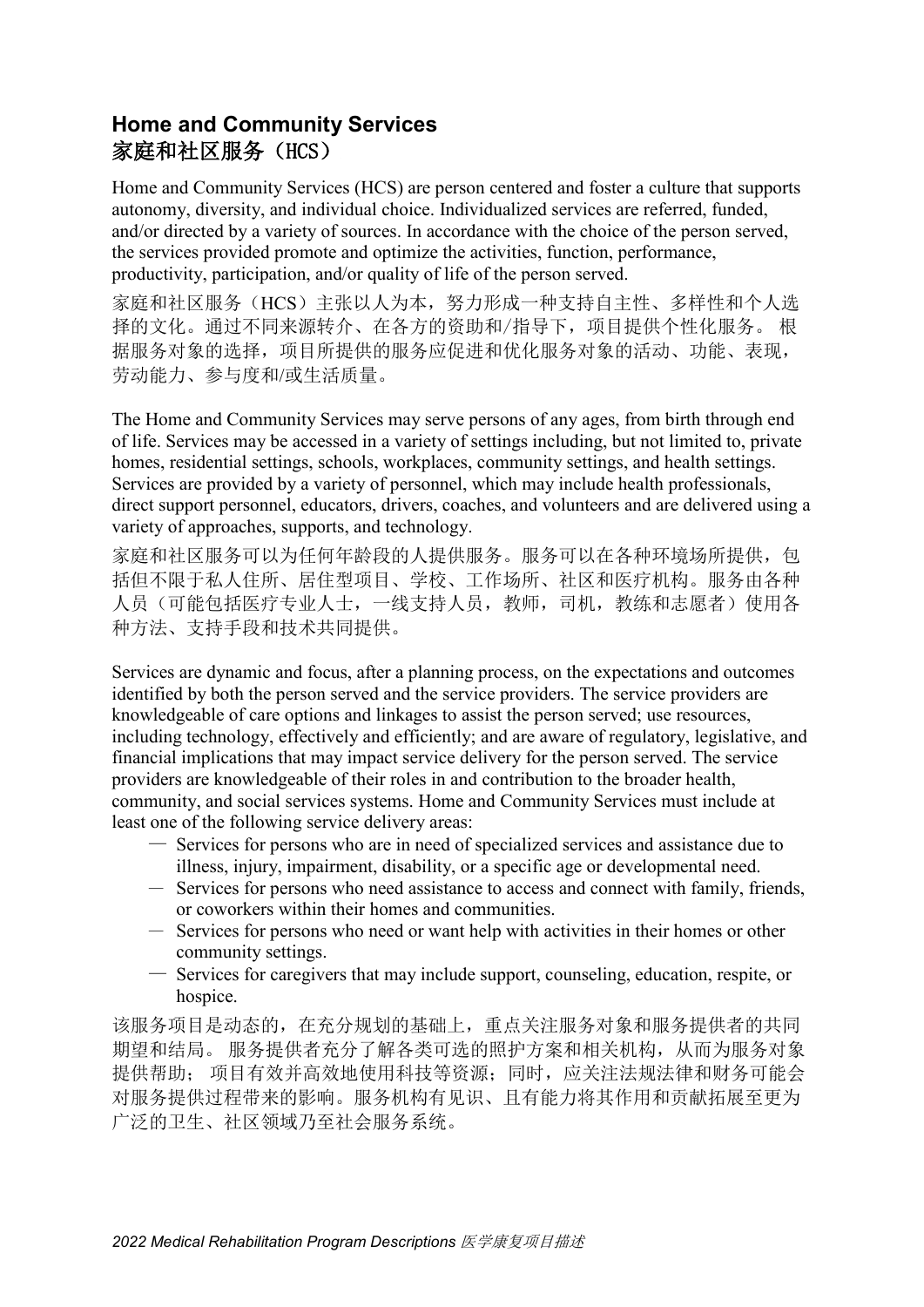家庭和社区服务必须包括以下至少一个服务领域:

- 为由于疾病、外伤、功能障碍、残疾或是特定年龄或身心发展问题而需要专业 服务和帮助的人群提供服务。
- 为辅助下才得以在家中或社区里与家人、朋友或同事保持关系的人群提供服 务。
- 为在家中或社区活动时需要辅助的人群提供的服务。
- 为照料者提供的一些服务,包括支持、辅导、教育培训、喘息服务或是临终关 怀。

**Note:** *A service provider seeking accreditation for Home and Community Services is not required to provide all four of the service delivery areas identified in the service description. However, it must include in the site survey all of the service delivery areas it provides that meet the service description.*

**Note:** 申请家庭和社区服务认证的机构不需要提供所有上述的四个服务方向。 但是, 机构提供服务的领域只要符合项目描述,就要纳入现场考察范围。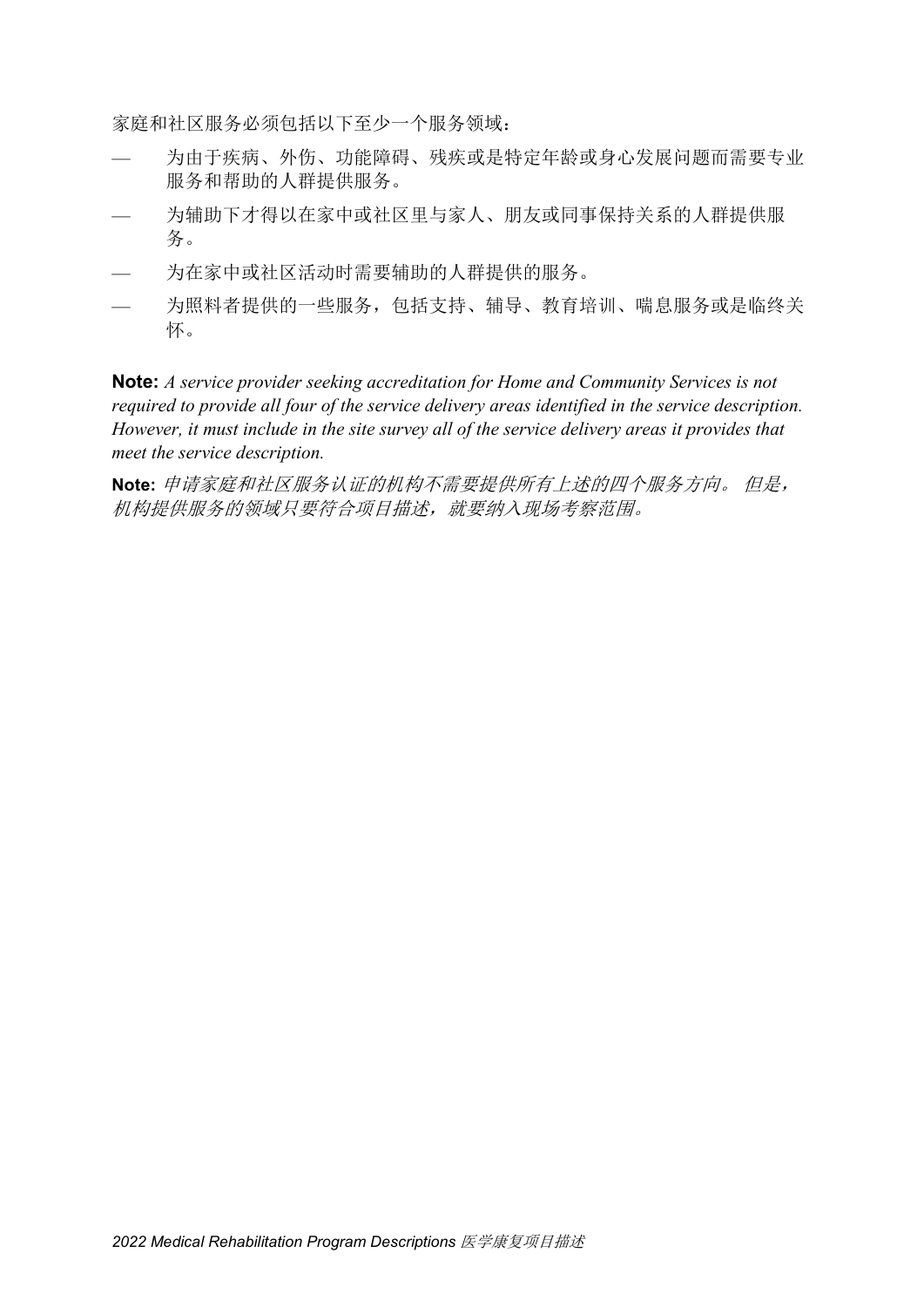# **Residential Rehabilitation Program** 居住型康复项目

Residential Rehabilitation Programs are provided for persons who need services designed to achieve predicted outcomes focused on home and community integration and engagement in productive activities. Consistent with the needs of the persons served, services foster improvement or stability in functional and social performance and health. These programs occur in residential settings and may be transitional or long term in nature. The residences in which the services are provided may be owned or leased directly by the persons served or the organization.

居住型康复项目旨在帮助服务对象实现以家庭和社区融合以及参与生产活动为核心的 预期结局。服务从服务对象的需求出发,促进功能、社会表现和健康三方面的改善或 稳定。这些项目在住宅环境中开展,项目的性质可以是过渡性的,也可以是长期的。 提供服务的住所可以由服务对象或服务机构直接所有或以租赁形式使用。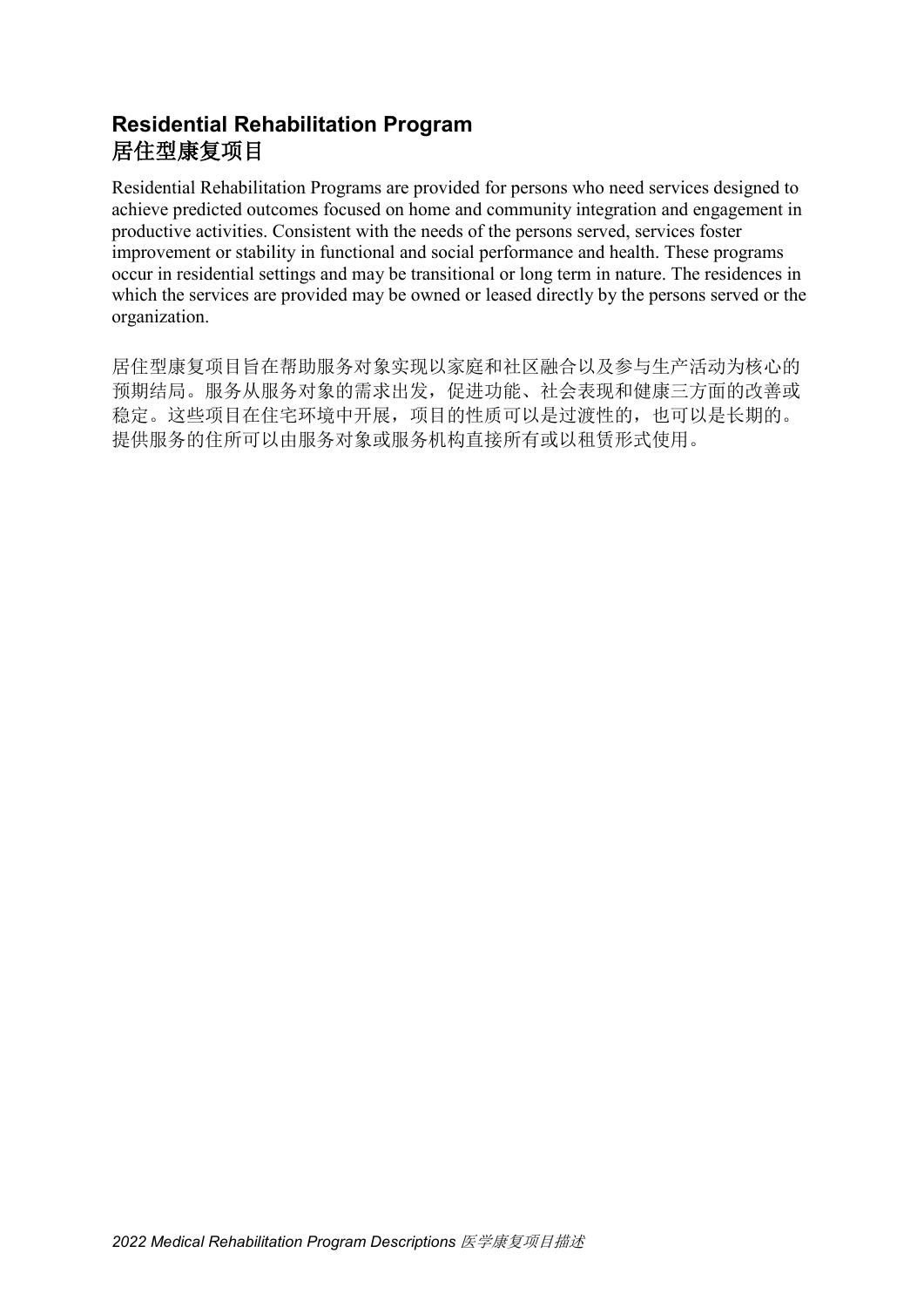#### **Vocational Services** 职业服务

Vocational Services provide individualized services to persons to achieve their identified vocational outcomes. The services may include:

- Identification of employment opportunities and resources in the local job market.
- Development of realistic employment goals.
- Establishment of service plans to achieve employment outcomes.
- Identification of resources to achieve and maintain employment.

职业服务通过提供个性化服务,以实现服务对象所认定的职业结局。这类服务可能包 括:

- 确定当地就业市场的就业机会和资源。
- 制定切合实际的就业目标。
- 制定服务计划以实现就业结局。
- 确定实现就业和维持就业的资源。

Vocational Services consider:

- $-$  The behavioral, cognitive, and medical, physical, and functional issues of the persons served.
- The vocational goals of the persons served.
- The personnel needs of the employers in the local job market.
- The accessibility and accommodations provided by employers.
- The community resources available.
- The trends and economic considerations in the employment sector.

职业服务考虑:

- 服务人员的行为、认知和医疗、身体和功能问题。
- 服务对象的职业目标。
- 雇主在当地就业市场的人才需求。
- 雇主提供的可及性环境和便利条件。
- 可用的社区资源。
- 就业板块的趋势和经济考虑。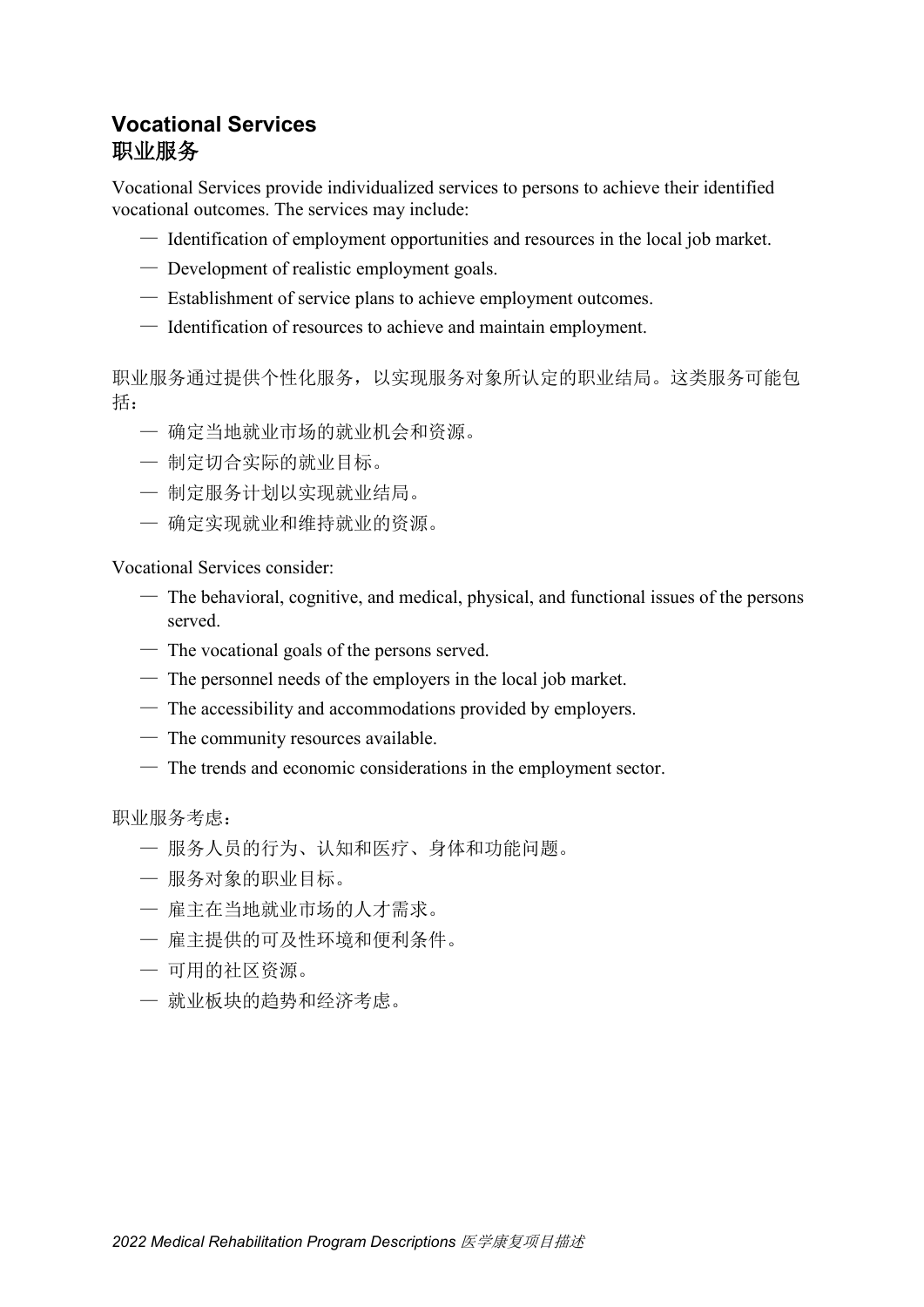#### **Interdisciplinary Pain Rehabilitation Program** 跨学科疼痛康复服务

A person-centered interdisciplinary pain rehabilitation program utilizes a collaborative, interdisciplinary team to address the needs of persons with persistent pain. Using a biopsychosocial approach, treatment is individualized and focuses on the ability of the person served to self-manage symptoms, improve function, engage in life roles, and experience an improved quality of life. The program as needed addresses chronic opioid use for pain management. The program demonstrates the commitment, capabilities, and resources to maintain itself as a specialized rehabilitation program for persons with persistent pain.

跨学科疼痛康复项目通过紧密协作的跨学科工作团队解决慢性疼痛患者的需求。项目 通过生物-心理-社会方法,采用个性化的治疗方案着重使服务对象有能力自我管理症 状、提高功能、参与生活角色并改善生活质量。该项目根据需要解决疼痛管理中阿片 类药物的长期使用问题。该项目应体现出承诺、能力和资源,坚持为慢性疼痛患者提 供专业的专科康复服务。

The program encourages appropriate use of healthcare systems and services by the persons served and their families/support systems and supports their efforts to promote personal health and wellness and improve quality of life throughout their life span. The program provides information, services, and resources to enhance the lives of the persons served within their families/support systems, communities, and life roles.

该项目鼓励服务对象及其家庭/支持系统正确使用医疗保健系统和服务,并支持他们努 力提升个人健康、改善整个生命周期的生活质量。 该项目帮助服务对象持续获取信 息、服务和资源,以改善其在家庭/支持系统、社区和生活角色中的生活质量。

The program utilizes current research and evidence to provide effective rehabilitation and supports future improvements in care by advocating and participating in pain research. The interdisciplinary pain rehabilitation program advocates on behalf of persons who have persistent pain to stakeholders such as regulators, legislators, educational institutions, research funding organizations, payers, and the community at large.

该项目利用当前的研究和证据来提供有效的康复,并通过倡导或参与疼痛研究来支持 未来的医疗发展。项目向监管机构、立法者、教育机构、研究经费组织、支付方和全 社会为慢性疼痛人群呼吁发声,从而增加他们获得服务的机会。

**Note:** *A program seeking accreditation as an interdisciplinary pain rehabilitation program must include in the survey application and the site survey all portions of the program that the organization provides and that meet the program description.*

**Note:** 寻求跨学科疼痛康复项目认证的机构必须将机构提供且符合项目描述的所有部门 纳入考察申请和现场考察范围。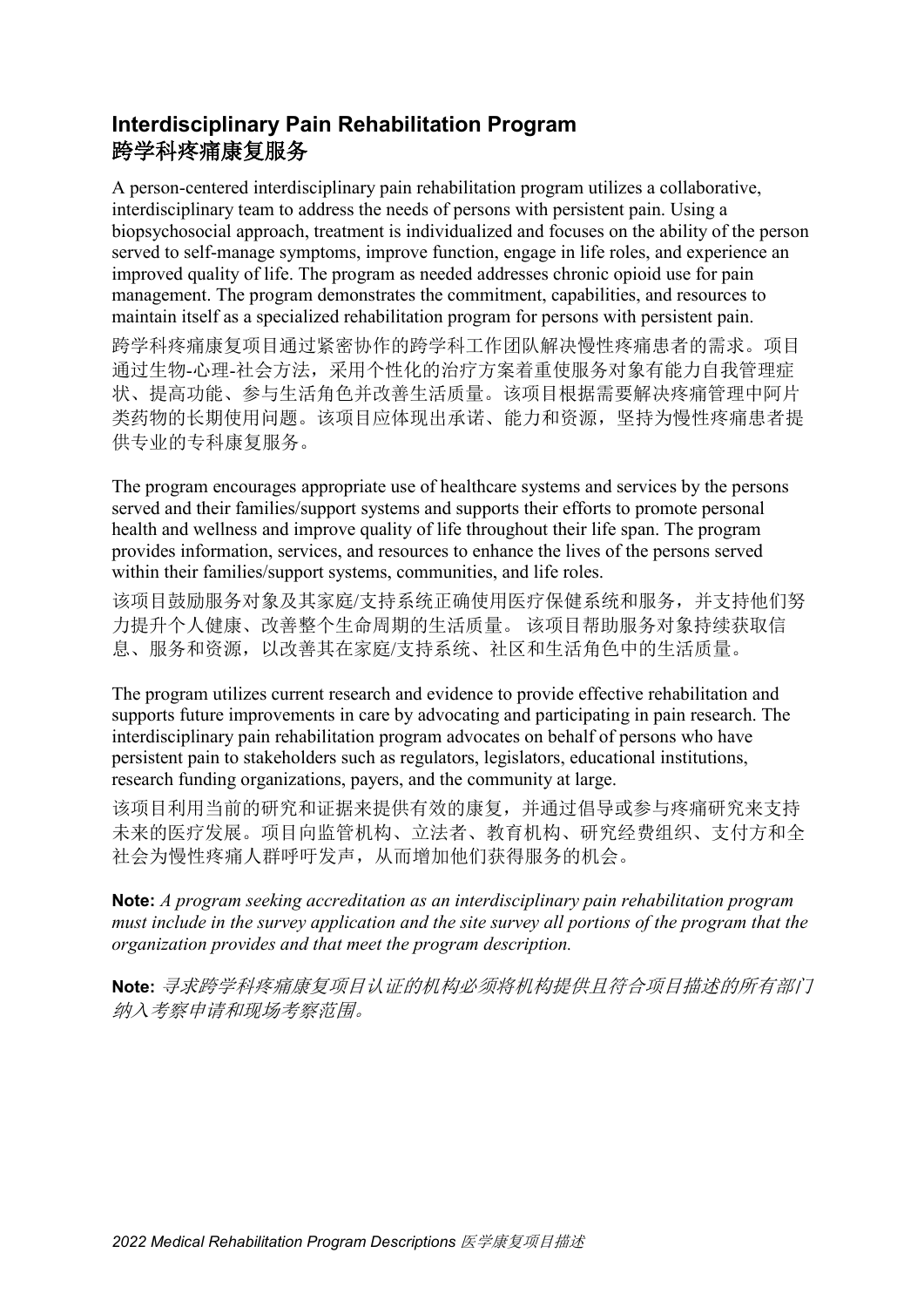# **Occupational Rehabilitation Program** 职业康复项目

An Occupational Rehabilitation Program is individualized, focused on return to work, and designed to minimize risk to and optimize the work capability of the persons served. The services provided are integrative in nature, with the capability of addressing the work, health, and rehabilitation needs of those served. Such a program provides for service coordination and management of those persons served with injuries or illnesses. In view of the multiple stakeholders involved in Occupational Rehabilitation Programs, informed consent to obtain or share information about the persons served is provided by the persons served as required. The program may be provided as a hospital-based program, an outpatient program, or a private or group practice, and/or it may be provided in a work environment (at the job site).

职业康复项目遵从个性化原则,以回归工作岗位为核心,旨在最大限度地降低风险、 优化服务对象的工作能力。所提供的服务是综合性的,能够满足服务对象的工作、健 康和康复需求。这种康复项目为那些受伤或患病的人士提供服务协调和管理。鉴于职 业康复项目涉及的利益相关者众多,在根据需要获取或分享服务对象的相关信息前应 取得其知情同意。

项目可以在医院环境提供、也可以作为门诊项目、作为私人或集体执业,和/或在工 作环境中(在工作现场)提供。

#### **Occupational Rehabilitation Program–Comprehensive Services** 职业康复项目(综合服务)

Persons admitted to an Occupational Rehabilitation Program—Comprehensive Services tend to have more complex needs due the nature of their injury, illness, or impairment; length of time they have been off work; home or work circumstances; or other reasons. Through the comprehensive assessment and treatment provided by occupational rehabilitation specialists, Occupational Rehabilitation Program—Comprehensive Services directly provide and coordinate services to address the behavioral, functional, medical, physical, psychological, and vocational components of employability and return to work.

进入职业康复(综合服务)项目的服务对象,往往因为受伤、疾病或损伤的性质、中 断工作的时间、家庭或工作环境或其他原因而有更复杂的需求。通过职业康复专家提 供的综合评定和治疗,职业康复(综合服务)项目直接提供和协调服务,从而在行 为、功能、医疗、身体、心理和职业等方面全面提高就业能力和重返工作能力。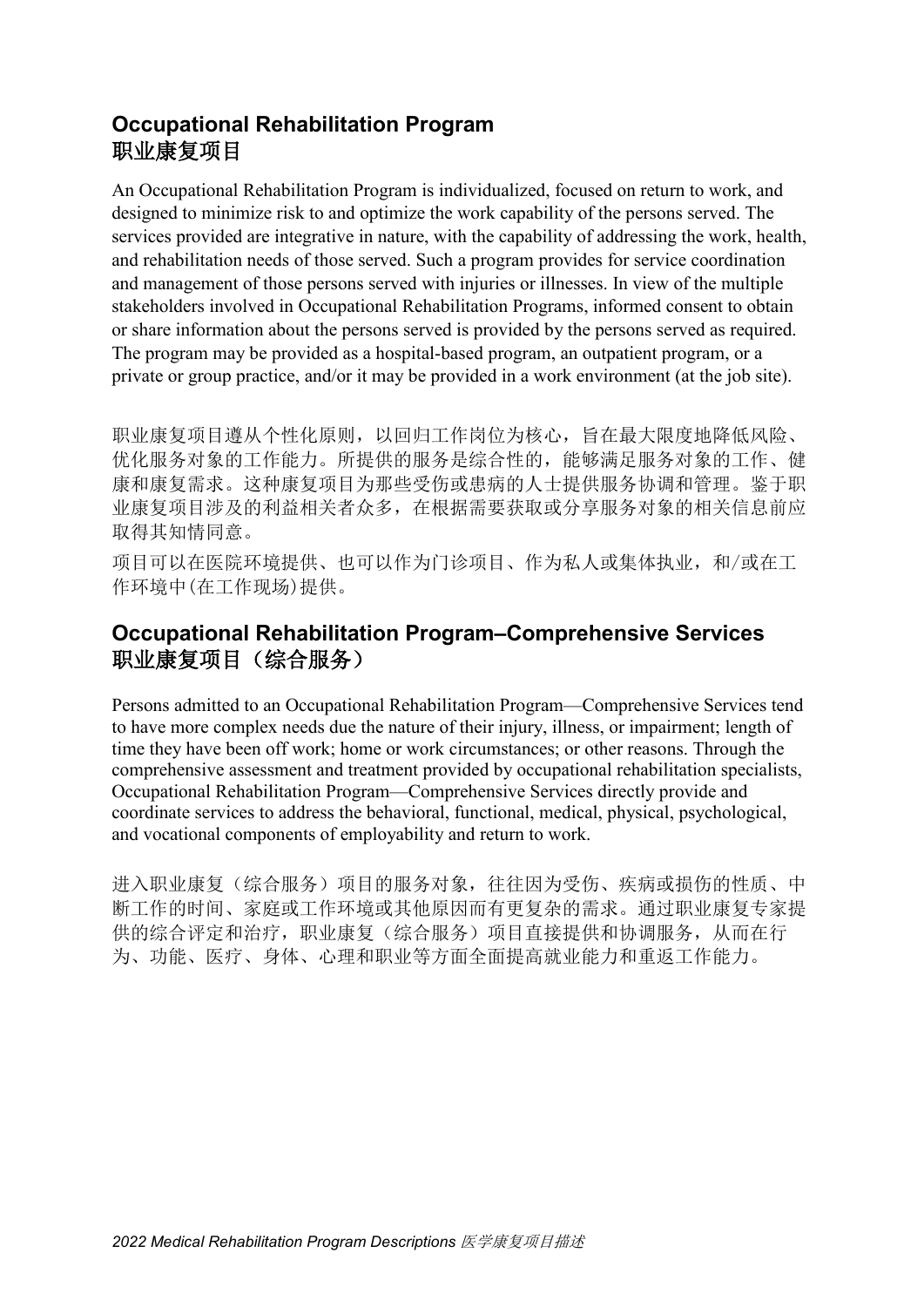## **Independent Evaluation Services** 独立评估服务

Independent Evaluation Services coordinate and facilitate objective, unbiased evaluations based on the following:

- Individualized referral questions.
- Effective and efficient use of resources.
- Regulatory, legislative, and financial implications.
- Relevant communication with stakeholders.

独立评估服务根据以下内容,协调并促进客观公正的评估:

- 个性化的转诊问题。
- 有效且高效率的资源利用。
- 法律法规和财务因素的影响。
- 与利益相关者的相关沟通。

In view of the multiple stakeholders involved, the Independent Evaluation Services support transparency and exchange of information. Independent evaluations may be completed by a variety of professionals who are not involved in the care of the person served for the purpose of clarifying clinical and case issues. The delivery of Independent Evaluation Services may occur in a variety of settings including, but not limited to, a healthcare environment, a private practice, a community-based setting, or a private or group residence.

鉴于所涉及多方利益相关者,独立评估服务支持透明化和信息互通。独立评估可由多 种不同专业人员完成,他们不直接参与服务对象的照护过程,目的是澄清临床和个案 问题。独立评估服务可在多种不同环境下提供,包括但不限于医疗机构、私人诊所、 社区,私人住宅或集体居住环境。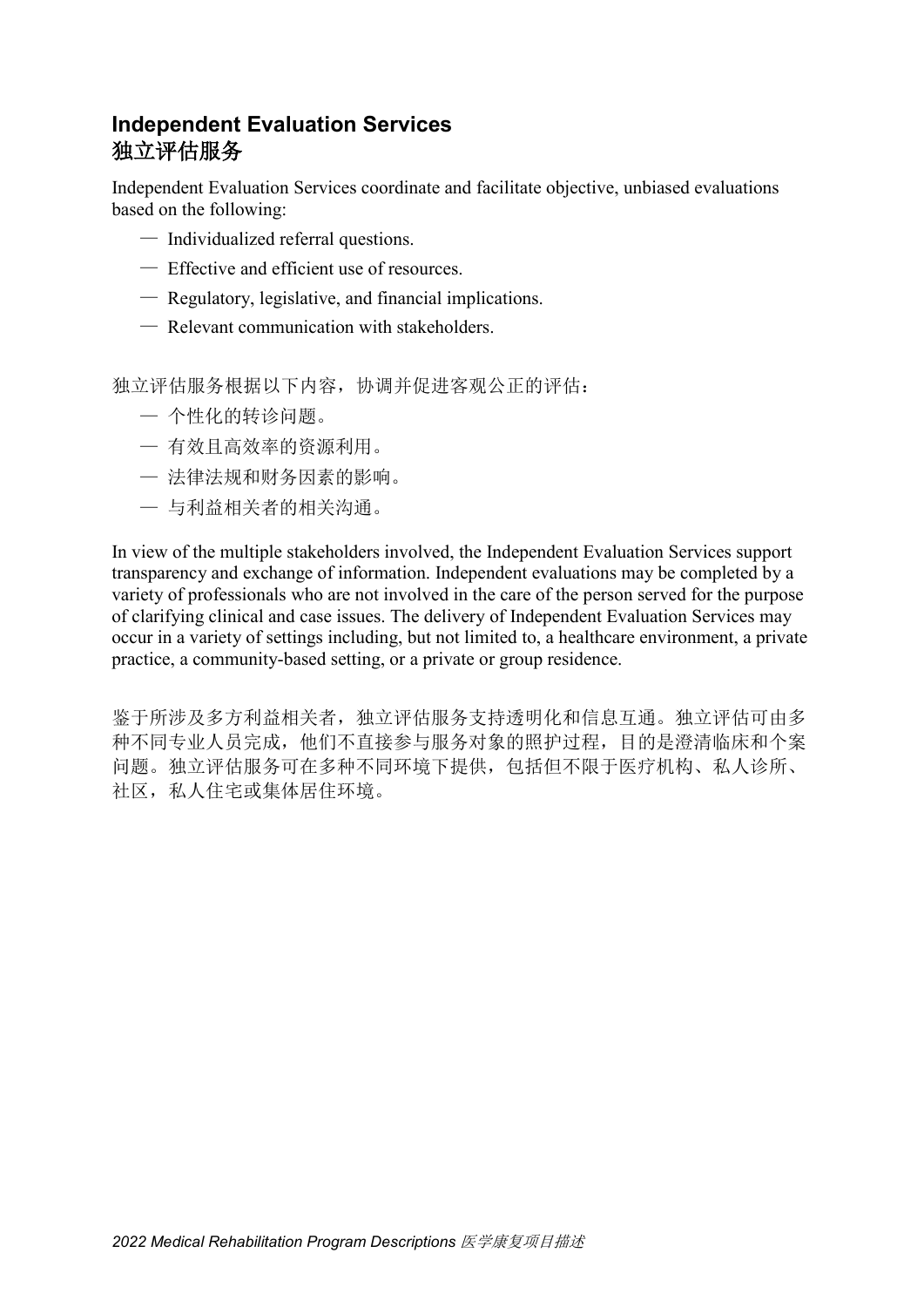## **Case Management** 个案管理

Case Management proactively coordinates, facilitates, and advocates for seamless service delivery for persons with impairments, activity limitations, and participation restrictions based on the following:

- Initial and ongoing assessments.
- Knowledge and awareness of care options and linkages.
- Effective and efficient use of resources.
- Individualized plans based on the needs of the persons served.
- Predicted outcomes.
- Regulatory, legislative, and financial implications.

The delivery of case management may occur in a variety of settings that include, but are not limited to, a healthcare environment, a private practice, in the workplace or in the payer community.

个案管理服务根据以下内容,协调、促进并倡导各方为有功能障碍、活动受限和参与 受限的人群提供无缝衔接的服务:

- 初期评估和持续评估。
- 对照护选择方案和外部资源的了解。
- 有效且高效率的资源利用。
- 基于服务对象需求的个体化方案。
- 预期的结局。
- 法律法规和财务因素的影响。

个案管理服务可在多种不同环境下提供,包括但不限于医疗机构、私人诊所、工作单 位或支付方群体。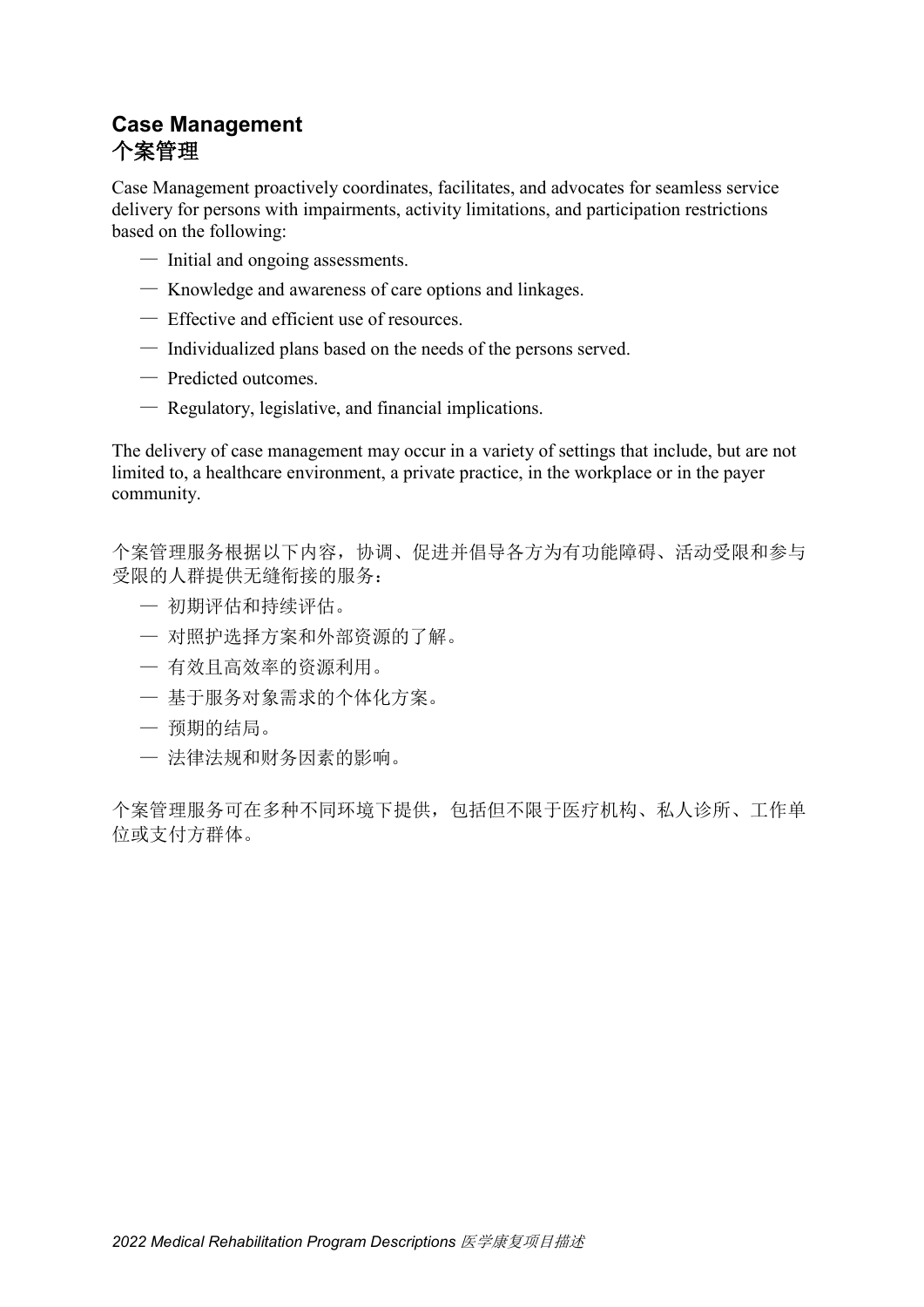# **Pediatric Specialty Program** 儿科专科项目

The essence of a Pediatric Specialty Program is family-centered care. Family-centered care is defined as having eight critical components. They are:

- Recognition that the family/support system is the constant in the child's life, while the service systems and personnel within those systems fluctuate.
- Facilitation of family/support system—professional collaboration at all levels of care.
- Sharing of unbiased and complete information with the family/support system about the child's care on an ongoing basis, in an appropriate and supportive manner.
- Implementation of appropriate policies and programs that are comprehensive and provide emotional and financial support to meet the needs of families/support systems.
- Recognition of family/support system strengths and individuality and respect for different methods of coping.
- Understanding and incorporating the developmental needs of infants, children, and adolescents and their families/support systems into healthcare systems.
- Encouragement of parent-to-parent support.
- Assurance that the design of healthcare delivery systems is flexible, accessible, and responsive to family/support system needs. [Adapted from T.L. Shelton, E.S. Jeppson, and B.H. Johnson, *Family-Centered Care for Children with Special Health Care Needs*. (Washington: Association for the Care of Children's Health, 1987).]

儿科专科项目的本质是以家庭为中心的照护。以家庭为中心的照护具有八个关键组成 部分,分别为:

- 认识到家庭/支持系统一直是儿童生活的一部分,而服务体系及其中的员工组 成则是动态变化的。
- 通过各级医疗服务,对家庭/支持系统提供协助。
- 以适当的方式和支持的态度,持续与家庭/支持系统分享有关儿童护理的无偏 见的、完整的信息。
- 通过落实恰当而全面的政策和项目,提供情感和财务上的支持,以满足家庭/ 支持系统的需求。
- 承认家庭/支持系统的优势和个性,尊重采用不同的应对方式。
- 理解婴儿、儿童和青少年及其家庭/支持系统的成长需求,并将其纳入医疗保 健系统。
- 鼓励家长之间的相互支持。
- 确保医疗保健服务系统的设计是灵活便利的,且关注家庭/支持系统的需求。 [改编自 T.L.Shelton, E.S.Jeppson, 和 B.H.Johnson, Family-Centered Care for Children with Special Health Care Needs.(Washington: Association for the Care of Children's Health, 1987).]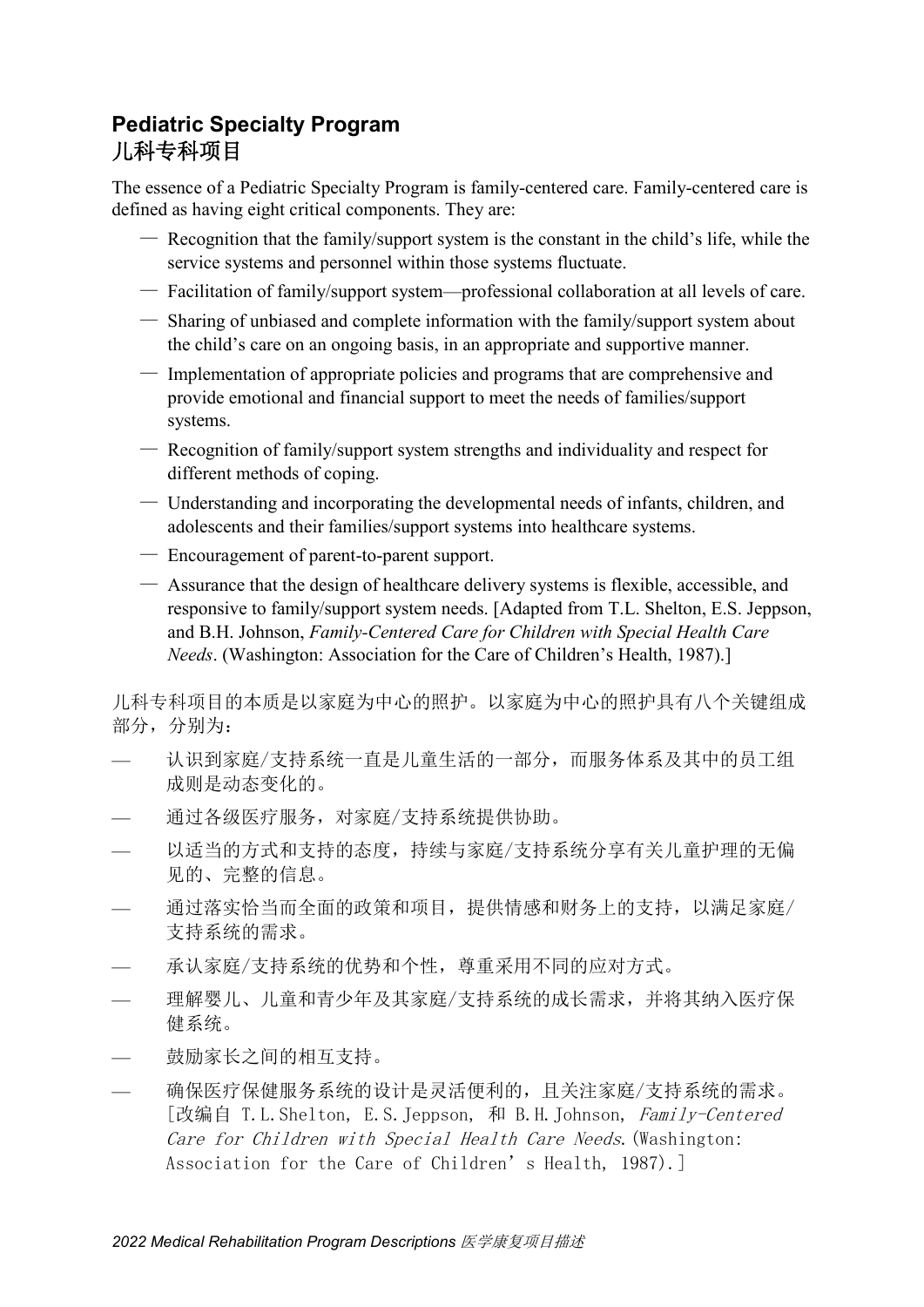Pediatric Specialty Programs are culturally sensitive, interdisciplinary, coordinated, and focused on outcomes. These programs serve children/adolescents who have significant 7 functional limitations as a result of acquired or congenital impairments. The programs use an individualized, developmental, and age-appropriate approach to rehabilitation that ensures that care focuses on preventing further impairment, reducing activity limitations, and minimizing participation restrictions while maximizing growth and development. The programs encompass care that enhances the life of each child/adolescent served within the family, school, and community. A major focus is on providing developmentally appropriate care that acknowledges each child's/adolescent's need to learn and play.

儿科专科项目具有文化敏感性、跨学科、协作性和注重结局的特点。这些项目为由于 后天或先天缺陷而功能严重受限的儿童/青少年提供服务。项目采用个性化、符合发 育特点且适龄的康复方法,确保康复服务着眼于预防进一步损伤、减轻活动受限情况 并最大限度地减少参与限制,同时最大限度地促进成长发育。项目提供的服务应能改 善每个儿童/青少年在家庭、学校和社区环境中的生活。重点是提供符合生长发育水 平的服务,以满足每个儿童/青少年学习和娱乐的需要。

**Note:** *An organization seeking accreditation for a Pediatric Specialty Program must also meet the program description and standards for at least one of the programs in Section 3, and may also be combined with any other specialty program designation in Section 4. A person served is defined as a child/adolescent if the individual is under the age at which one is legally recognized as an adult in a given state/province. Refer to the Glossary for a definition of* child/adolescent*. Emancipated minors are individuals who are under the age at which a state or province would legally recognize them as adults but who have had parental control over them legally terminated. In those states or provinces that recognize emancipated minors, those individuals are considered adults for the purposes of the CARF standards.*

**Note:** 寻求儿科专科项目认证的机构必须同时符合第 <sup>3</sup>节中至少一个项目的项目描述 和标准,也可以与第 4 节中的任何其他专科项目相结合。

如果服务对象未达到法定成年年龄且在该地区不被视为成年人,则定义为儿童/青少 年。有关 儿童/青少年 的定义,请参考术语表。

脱离父母独立生活的未成年人是指,未达到国家法定成年年龄,但在法律上,父母对 其的监护权已终止。在应用 CARF 标准时, 承认"脱离父母独立生活的未成年人"的 地区可以将其视为成年人。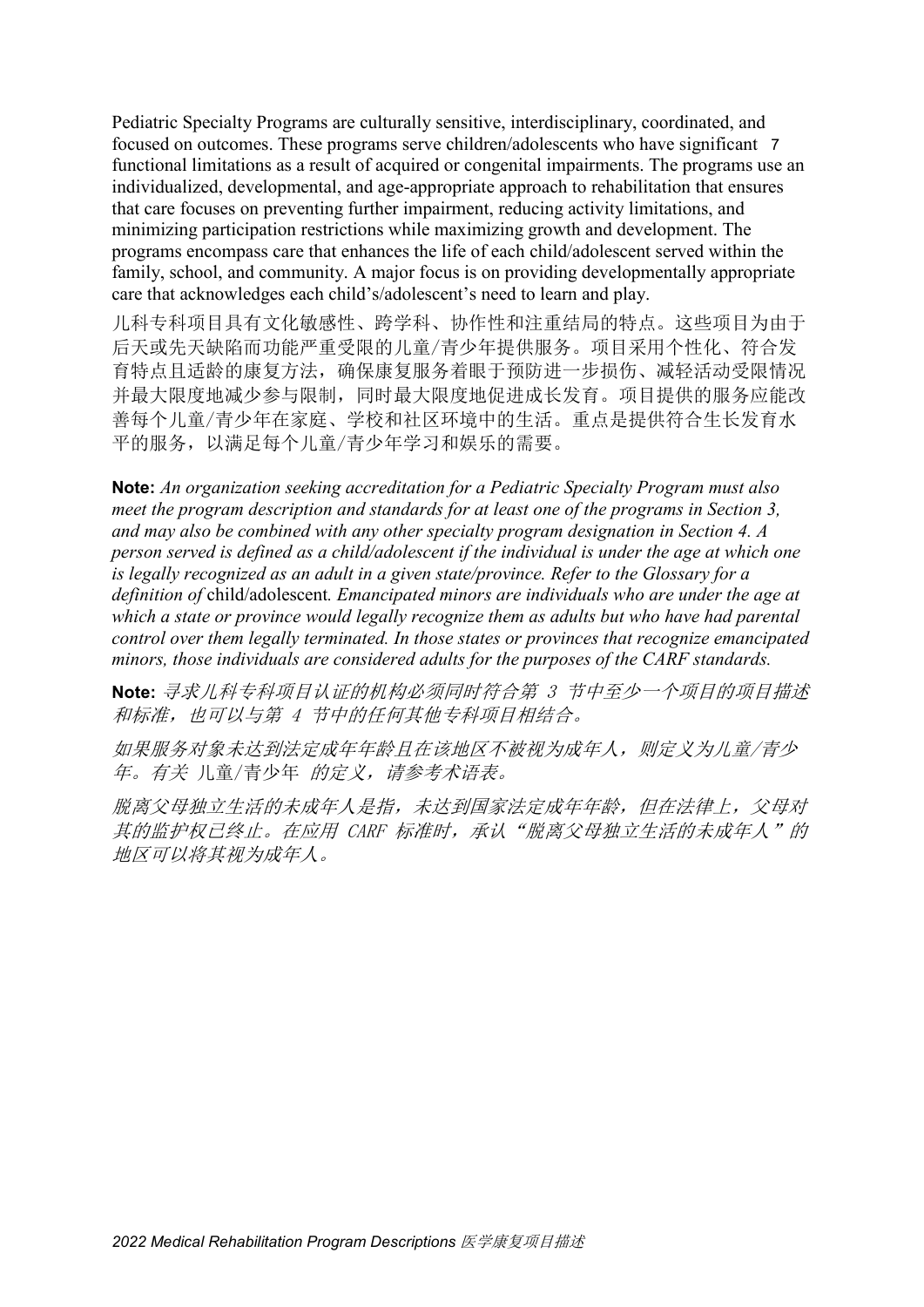## **Amputation Specialty Program** 截肢专科项目

A person-centered Amputation Specialty Program utilizes a continuum of care with a holistic interdisciplinary team approach. Interventions address the needs and desires of the person served and family/support systems and include, but are not limited to medical, rehabilitation, behavioral, psychosocial, vocational, avocational, and educational needs; prosthetic, orthotic, and pedorthic services; equipment; self-management of healthcare; preventive strategies; identification and use of peer support; and techniques to facilitate empowerment. The program supports and establishes connections to the local and national community that enhance the quality of the person's everyday life. The person served actively participates as a member of the interdisciplinary team to develop and understand the services provided and the impact on functional abilities. The Amputation Specialty Program focuses on strategies of collaboration to impact perioperative care, prevention, minimizing impairment, maximizing independent function, and maximizing the quality of life of the person served. Through the use of performance indicators, the program measures the results achieved for the persons served across the continuum offered. An Amputation Specialty Program may be provided in a variety of settings, including hospitals, healthcare systems, outpatient clinics, communitybased programs, and residential services.

截肢专科项目遵从以人为本原则,采用全人化的跨学科团队工作方法进行连续照护。 项目所提供的干预措施应满足服务对象及其家庭/支持系统的需要和诉求,包括但不限 于:医疗、康复、行为、心理社会、职业、业余爱好和教育需求;假肢、矫形器和足 矫形服务;设备;医疗保健事宜的自我管理;预防策略;识别并利用同伴支持资源; 以及促进赋权的技术。截肢项目应与地区和全国社会团体建立支持与联络关系,从而 提高服务对象的生活质量。服务对象作为跨学科团队的一员积极参与服务方案的制 定,并充分理解项目提供的服务及其对功能的影响。截肢专业项目注重通过协作策略 促进围手术期照护、预防、最大限度地减少损伤、提高独立功能以及提高服务对象的 生活质量。项目通过绩效指标对各级服务的服务对象所达成的康复结局进行量化评 估。截肢专科项目可以在各种环境中提供,包括医院、医疗保健系统、门诊、社区项 目和居住型服务。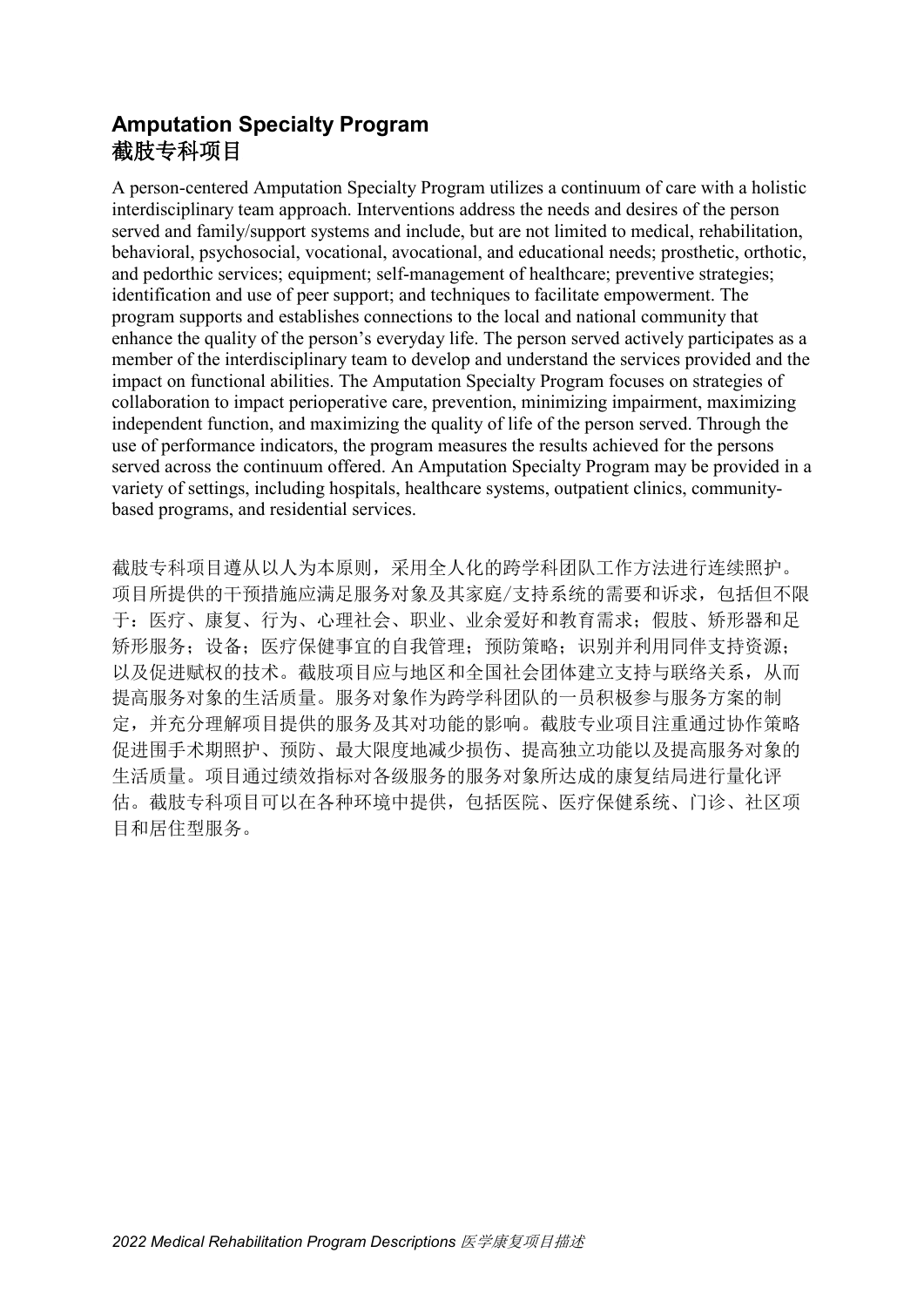# **Brain Injury Specialty Program** 脑损伤专科项目

A Brain Injury Specialty Program delivers services that focus on the unique medical, physical, cognitive, communication, psychosocial, behavioral, vocational, educational, accessibility, and leisure/recreational needs of persons with acquired brain injury. The program integrates services to:

- Minimize the impact of impairments and secondary complications.
- Reduce activity limitations.
- Maximize participation, including wellness, quality of life, and inclusion in the community.
- Decrease environmental barriers.
- Promote self-advocacy.

脑损伤专科项目所提供的服务着眼于获得性脑损伤患者特有的医疗、生理、认知、交 流、心理、行为、职业、教育、可及性和休闲/娱乐需求。项目整合多种服务以实现:

- 把损伤和继发并发症的影响降到最低。
- 努力减少活动受限
- 努力提高参与能力,包括身心健康、生活品质以及社区融入
- 减少环境中的障碍
- 鼓励服务对象的自我倡权

A Brain Injury Specialty Program recognizes the individuality, preferences, strengths, and needs of the persons served and their families/support systems. It provides access to information, services, and resources available to enhance the lives of the persons served within their families/support systems, communities, and life roles and supports their efforts to promote personal health and wellness and improve quality of life throughout their life span.

脑损伤专科项目应充分认识到服务对象以及他们的家庭/支持系统的个性、偏好、优势 和需求。该项目帮助服务对象持续获取信息、服务和资源,以改善其在家庭/支持系 统、社区和生活角色中的生活质量,并支持他们努力提升个人健康、改善整个生命周 期的生活质量。

The program demonstrates the commitment, capabilities, and resources to maintain itself as a specialized program for persons with acquired brain injury. A Brain Injury Specialty Program utilizes current research and evidence to provide effective rehabilitation and supports future improvements by advocating for or participating in brain injury research.

项目要体现出承诺、能力和资源,坚持为获得性脑损伤患者提供专业的专科康复服 务。该项目利用当前的研究和证据来提供有效的康复,并通过倡导或参与脑损伤研究 来支持未来的改进。

A Brain Injury Specialty Program partners with the persons served, families/support systems, and providers from emergency through community-based services to foster an integrated system of services that optimizes recovery, adjustment, inclusion, participation, and prevention. A Brain Injury Specialty Program engages and partners with providers within and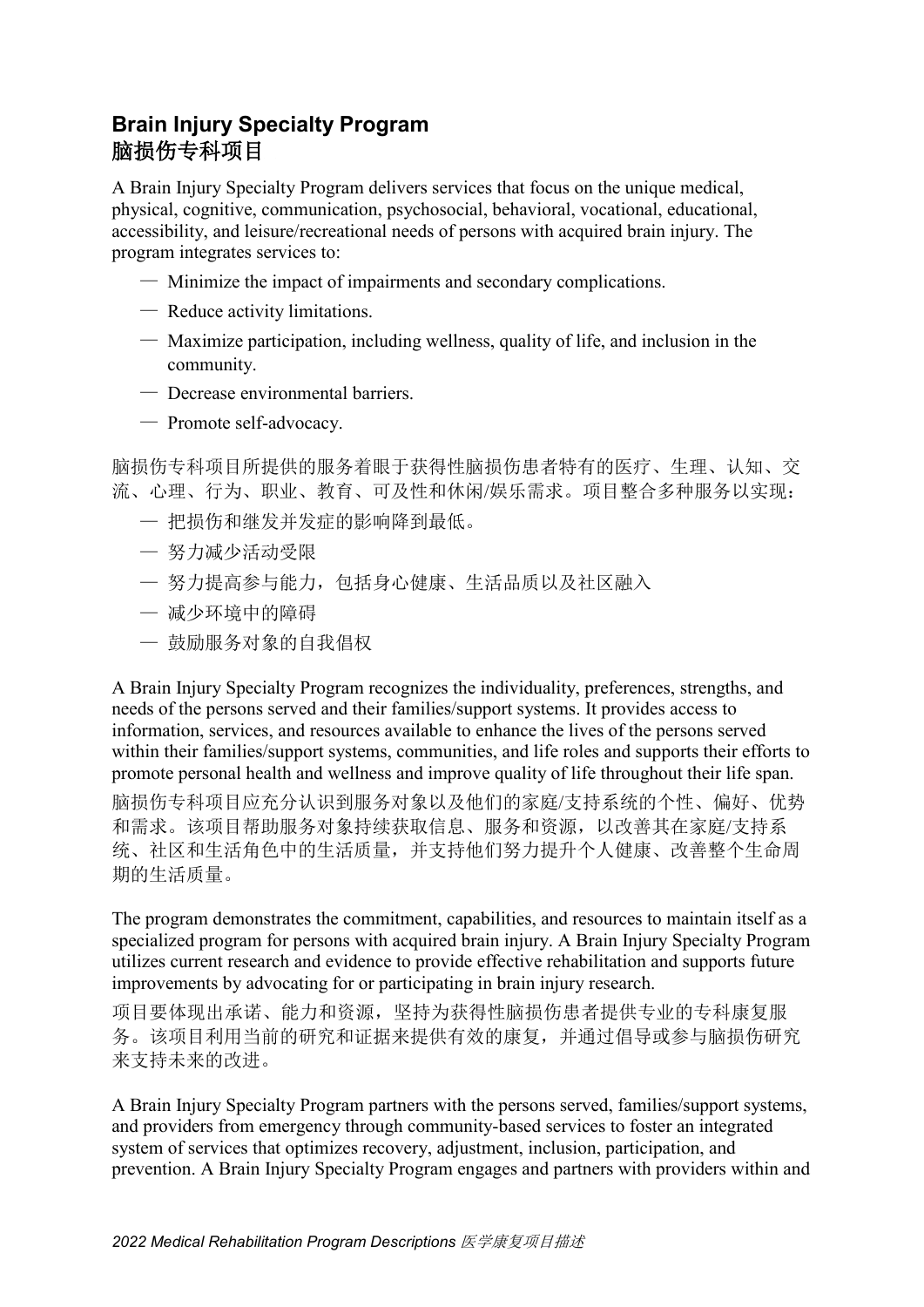outside of rehabilitation to increase access to services by advocating for persons who have sustained a brain injury to regulators, legislators, educational institutions, research funding organizations, payers, and the community at large.

脑损伤专科项目应通过服务对象、家庭/支持系统以及从急诊到社区服务的各级医疗卫 生的组织广泛合作,致力打造整体化的照护服务体系,以达到预防、恢复、适应和参 与方面的最佳结局。脑损伤专科项目应通过与康复领域内外的服务机构合作,向监管 机构、立法者、教育机构、研究基金组织、支付方和全社会为脑损伤人群倡权,从而 增加他们获得服务的机会。

**Note:** *A program seeking accreditation as a Brain Injury Specialty Program must include in the survey application and the site survey all portions of the program (Comprehensive Integrated Inpatient Rehabilitation Program, Outpatient Medical Rehabilitation Program, Home and Community Services, Residential Rehabilitation Program, and Vocational Services) that the organization provides and that meet the program descriptions. Please refer to the Glossary for the definition of* acquired brain injury*.*

**Note:** 寻求脑损伤专科认证的机构必须将机构提供且符合项目描述的所有部门(综合住 院康复项目、门诊医疗康复项目、家庭和社区服务、居住型康复和职业服务)纳入考 察申请和现场考察范围。请参阅术语表,了解获得性脑损伤的定义。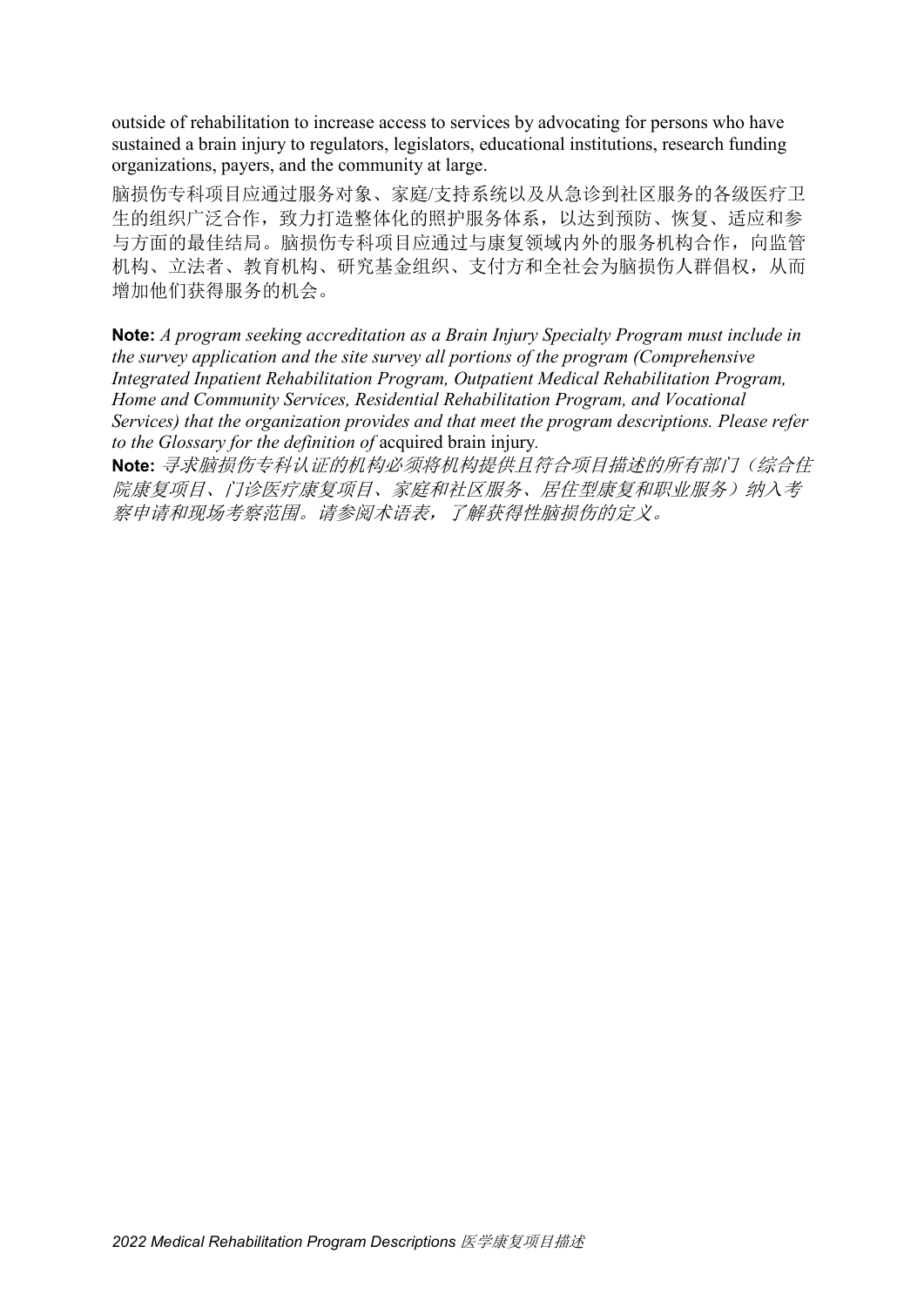# **Cancer Rehabilitation Specialty Program** 肿瘤康复专科项目

A person-centered cancer rehabilitation specialty program utilizes a holistic interdisciplinary team approach to address the unique rehabilitation needs of persons who have been diagnosed with cancer. A cancer rehabilitation specialty program may be provided in a variety of settings, including hospitals, healthcare systems, outpatient clinics, or communitybased programs. Personnel demonstrate competencies and the application of evidence-based practices to deliver services that address the preventive, restorative, supportive, and palliative rehabilitation needs of the persons served.

肿瘤康复专科项目遵从以人为本原则,采用全人化的跨学科团队模式,以满足肿瘤人 群的特有的康复需求。肿瘤康复专科项目可以提供于多种环境,包括医院、医疗保健 系统、门诊诊所或社区项目。工作人员应证明其有能力并在康复服务中进行基于循证 的实践活动,以满足服务对象预防性、恢复性、支持性和姑息性的康复需求。

Cancer rehabilitation is an integral component of quality cancer care. The cancer rehabilitation specialty program focuses on strategies to optimize outcomes from the time of diagnosis through the trajectory of cancer in an effort to prevent or minimize the impact of impairments, reduce activity limitations, and maximize participation for the persons served. The program communicates and collaborates with healthcare providers to deliver coordinated care and promote seamless transitions in care.

肿瘤康复是高品质肿瘤医疗不可或缺的组成部分。起于诊断至肿瘤发展全程,肿瘤康 复专科项目都聚焦于采用使康复结局最优化的策略,以努力预防损伤或将损伤影响降 到最低、减少活动受限并最大限度地提高服务对象的参与能力。项目应与相应医疗机 构沟通合作提供协作式医疗服务,促进服务间的无缝过渡。

The program is guided by the individual preferences, strengths, and needs of the persons served and their families/support systems. A cancer rehabilitation specialty program assists the persons served and their families/support systems to manage their own health, encourages their appropriate use of healthcare systems and services, and supports their efforts to promote personal health and wellness and improve quality of life throughout their life span. The program provides ongoing access to information, services, and resources available to enhance the lives of the persons served within their families/support systems, communities, and life roles.

项目基于服务对象及其家庭/支持系统的个人偏好、优势和需求开展。肿瘤康复专科 项目帮助服务对象及其家庭/支持系统管理其自身健康,鼓励其合理利用医疗保健系 统和服务,并支持其努力提高个人身心健康,改善整个生命周期的生活质量。项目提 供持续提供信息、服务和资源相关途径,以改善服务对象在家庭/支持系统、社区及 生活角色中的生活质量。

The program demonstrates the commitment, capabilities, and resources to maintain itself as a specialized program for persons who have been diagnosed with cancer. Through the use of performance indicators the program measures the effectiveness of services across the continuum offered. A cancer rehabilitation specialty program advocates on behalf of persons who have been diagnosed with cancer to regulators, legislators, educational institutions, research funding organizations, payers, and the community at large. A cancer rehabilitation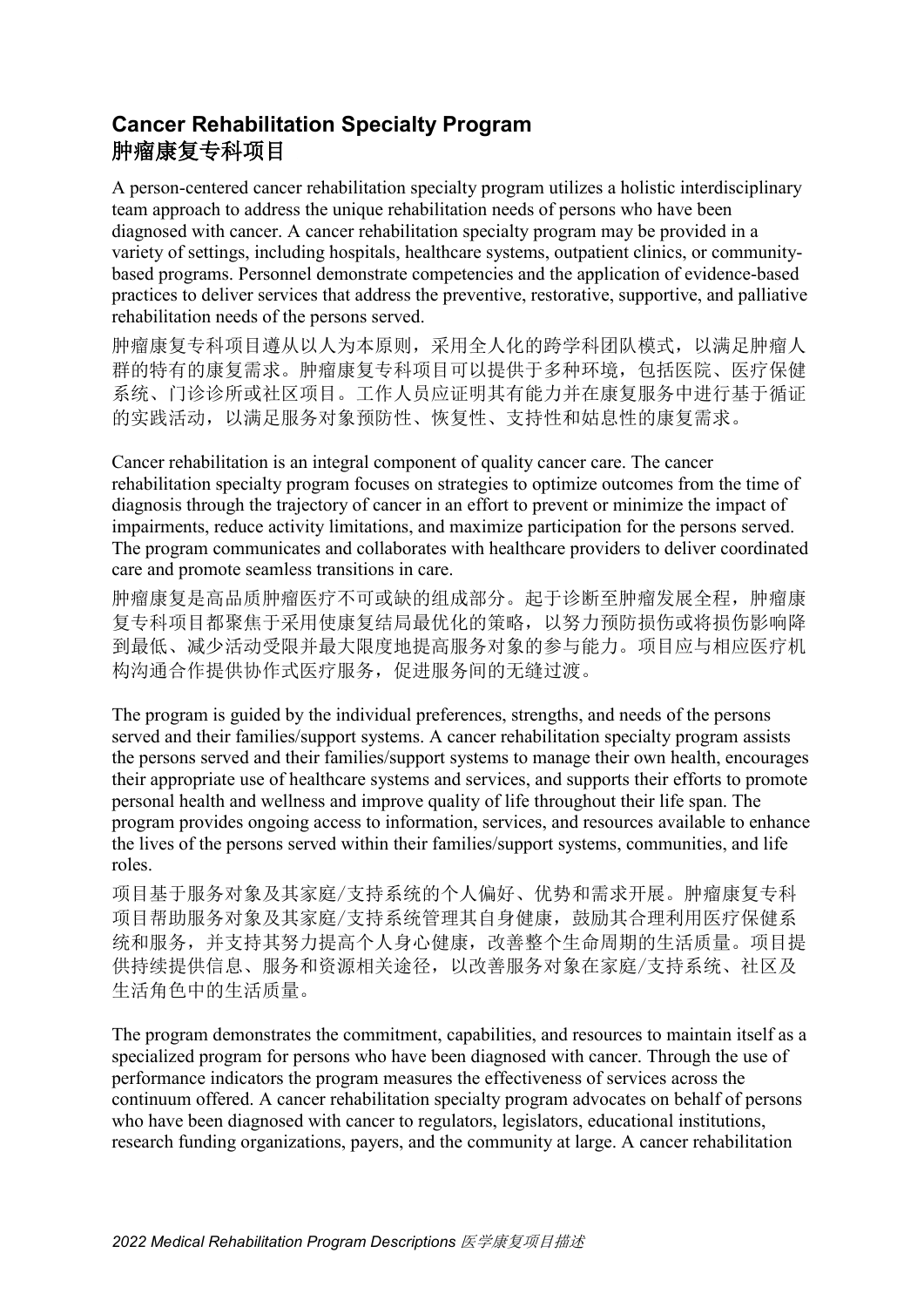specialty program translates current research evidence to provide effective rehabilitation and supports future improvements in care by advocating for or participating in cancer research.

项目要体现出承诺、能力和资源,坚持为肿瘤患者提供专业的专科康复服务。通过运 用绩效指标,项目评估整个康复过程中所提供服务的有效性。肿瘤康复专科项目应代 表肿瘤患者向监管机构、立法者、教育机构、研究基金机构、支付方和全社会进行倡 导。肿瘤康复专科项目应将当前的研究证据转化为有效的康复服务,并通过倡导或参 与肿瘤研究来支持未来的医疗发展。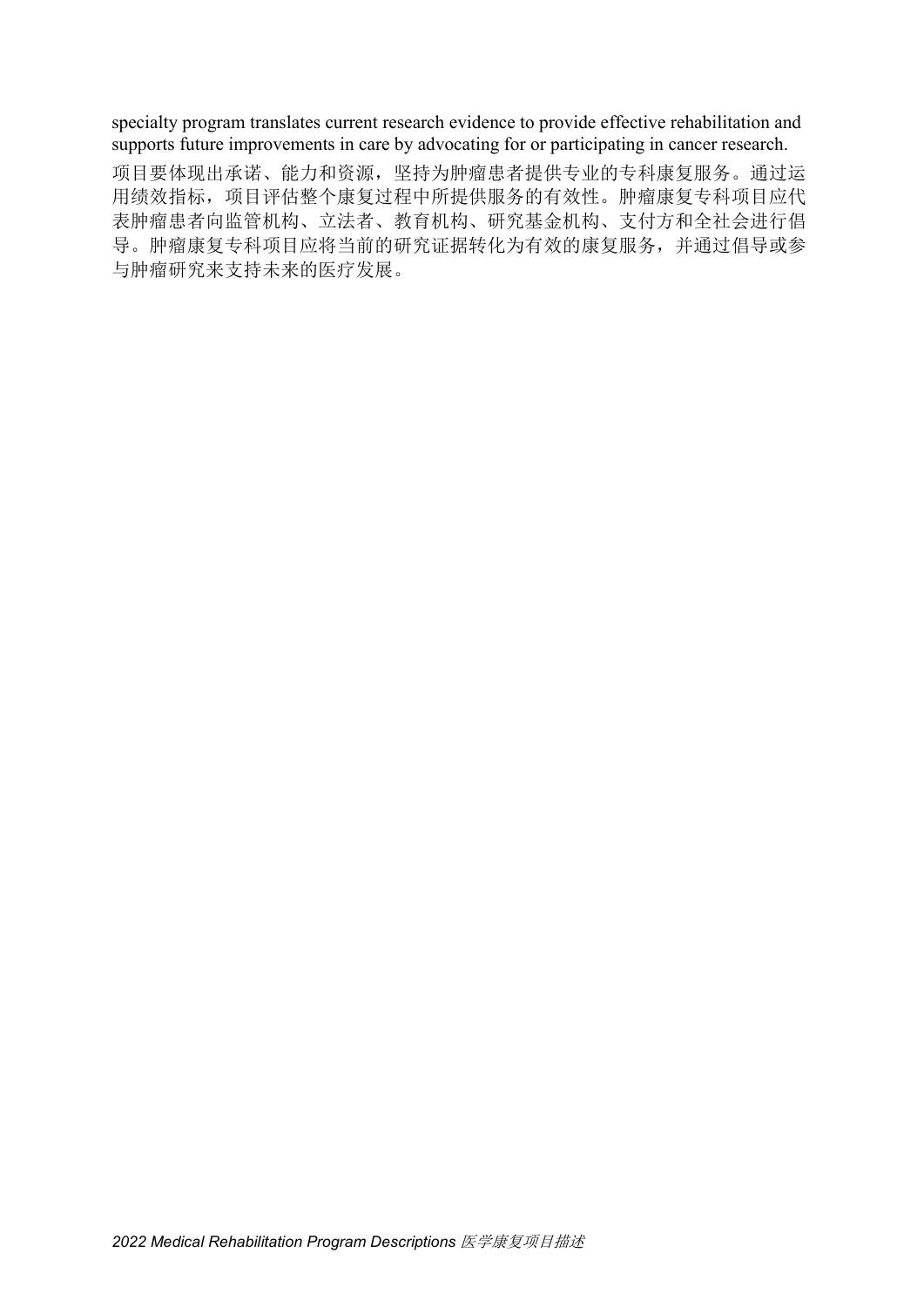# **Spinal Cord Specialty Program** 脊髓专科项目

A person-centered spinal cord specialty program utilizes a holistic, culturally aware, interdisciplinary team approach to address the unique rehabilitation needs of persons who have been diagnosed with spinal cord dysfunction, whether due to trauma or disease. A spinal cord specialty program may be provided in a variety of settings, including inpatient, outpatient, home and community, residential, and vocational settings. Personnel demonstrate competencies and the application of evidence-based practices to deliver services that address the preventive, restorative, supportive, and lifelong rehabilitation needs of the persons served. 以人为本的脊髓专科项目采用整体的、具有文化意识的跨学科团队工作模式,解决脊 髓相关功能障碍人群的特有康复需求,无论这些功能障碍是创伤性还是因疾病导致。 脊髓专科项目可提供于在各类环境,包括住院、门诊、家庭和社区、住宅和职业环 境。员工应证明其将循证实践应用于康复服务的能力,以满足服务对象的预防、恢 复、支持和终身康复的需求。

The spinal cord specialty program focuses on strategies to optimize outcomes in an effort to prevent impairments or minimize the impact thereof, reduce activity limitations, and maximize participation for the persons served. The program communicates and collaborates with all appropriate healthcare providers and other relevant stakeholders to deliver coordinated care and promote appropriate transitions in the continuum of care.

脊髓专科项目聚焦于采用使康复结局最优化的策略,以努力预防损伤或将损伤影响降 至最低、减少活动受限同时最大限度地提高服务对象的参与能力。该项目应与所有相 关医疗机构及其他相关利益相关者沟通合作,以提供协作性的医疗服务并促进照护服 务之间的无缝过渡。

The program is guided by the individual preferences, strengths, and needs of the persons served and their families/support systems. Throughout the program the person's perception of and adjustment to disability are considered and addressed. A spinal cord specialty program assists the persons served to manage their own health, encourages their appropriate use of healthcare systems and services, and supports their efforts to promote personal health and wellness and improve quality of life throughout their life span. The program provides ongoing access to information, services, and resources available and encompasses care that advocates for full inclusion to enhance the lives of the persons served within their families/support systems, communities, and life roles.

该项目基于服务对象及其家庭/支持系统的个人偏好、优势和需求开展。 服务全程均应 考虑服务对象对残疾的态度和适应情况。脊髓专科项目帮助服务对象管理自己的健 康,鼓励他们合理利用医疗保健系统和服务,并支持他们努力提升个人身心健康、改 善整个生命周期生活质量。 该项目持续提供各种信息、服务和可用资源的途径。项目 涵盖的照护服务应提倡全面包容,以提升服务对象在家庭/支持系统、社区和人生角色 中生活质量。

The program demonstrates the commitment, capabilities, and resources to maintain itself as a specialized spinal cord program. The spinal cord specialty program formally links with key components of care that address the lifelong needs of the persons served. A spinal cord specialty program advocates on behalf of persons served to regulators, legislators, educational institutions, research funding organizations, payers, and the community at large.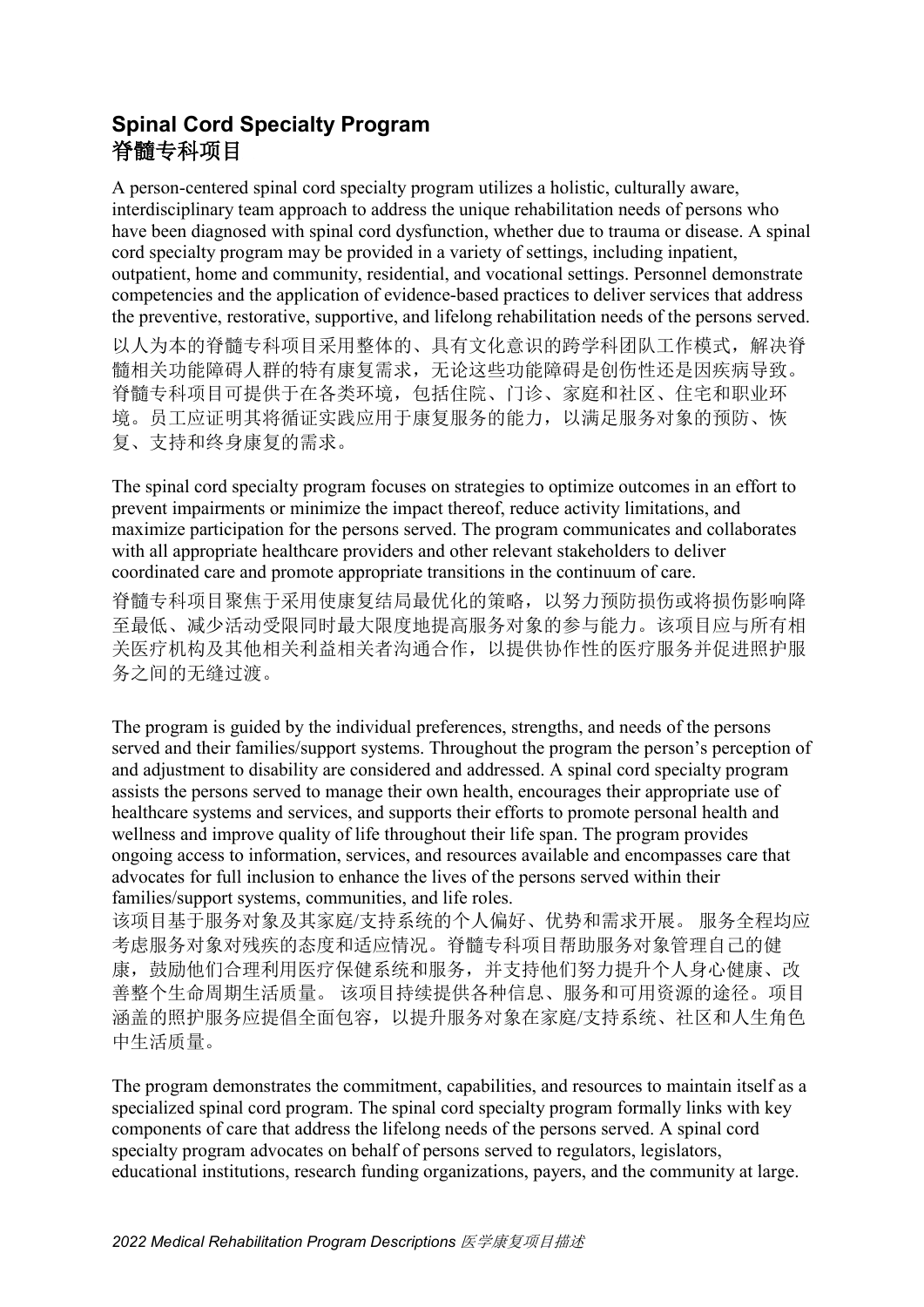A spinal cord specialty program translates current research evidence to provide effective rehabilitation and supports future improvements in care by advocating for or participating in spinal cord research.

项目要体现出承诺、能力和资源,坚持为服务对象提供专业的脊髓专科服务。脊髓专 科项目应代表服务对象向监管机构、立法者、教育机构、研究资助机构、支付方和全 社会进行倡导。脊髓专科项目应将当前的研究证据转化为有效的康复服务,并通过倡 导或参与科研支持未来的医疗发展。

**Note:** *Spinal cord dysfunction could be caused by trauma, cancer involving the spinal cord, inflammatory conditions such as multiple sclerosis, and nontraumatic etiologies such as myelopathies, vascular events, or infections. A program seeking accreditation as a spinal cord specialty program must include in the survey application and the site survey all portions of the program (comprehensive integrated inpatient rehabilitation program, outpatient medical rehabilitation program, home and community services, residential rehabilitation, and vocational services) that the organization provides and that meet the program descriptions.*

**Note:** 脊髓功能障碍可能由外伤、累及脊髓的癌症、多发性硬化等炎症性疾病和脊髓 病、血管事件或感染等非外伤性病因引起。 寻求脊髓专科认证的机构必须将机构提供 且符合项目描述的所有部门(综合住院康复计划、门诊医疗康复计划、家庭和社区服 务、居住型康复和职业服务)纳入考察申请和现场考察范围。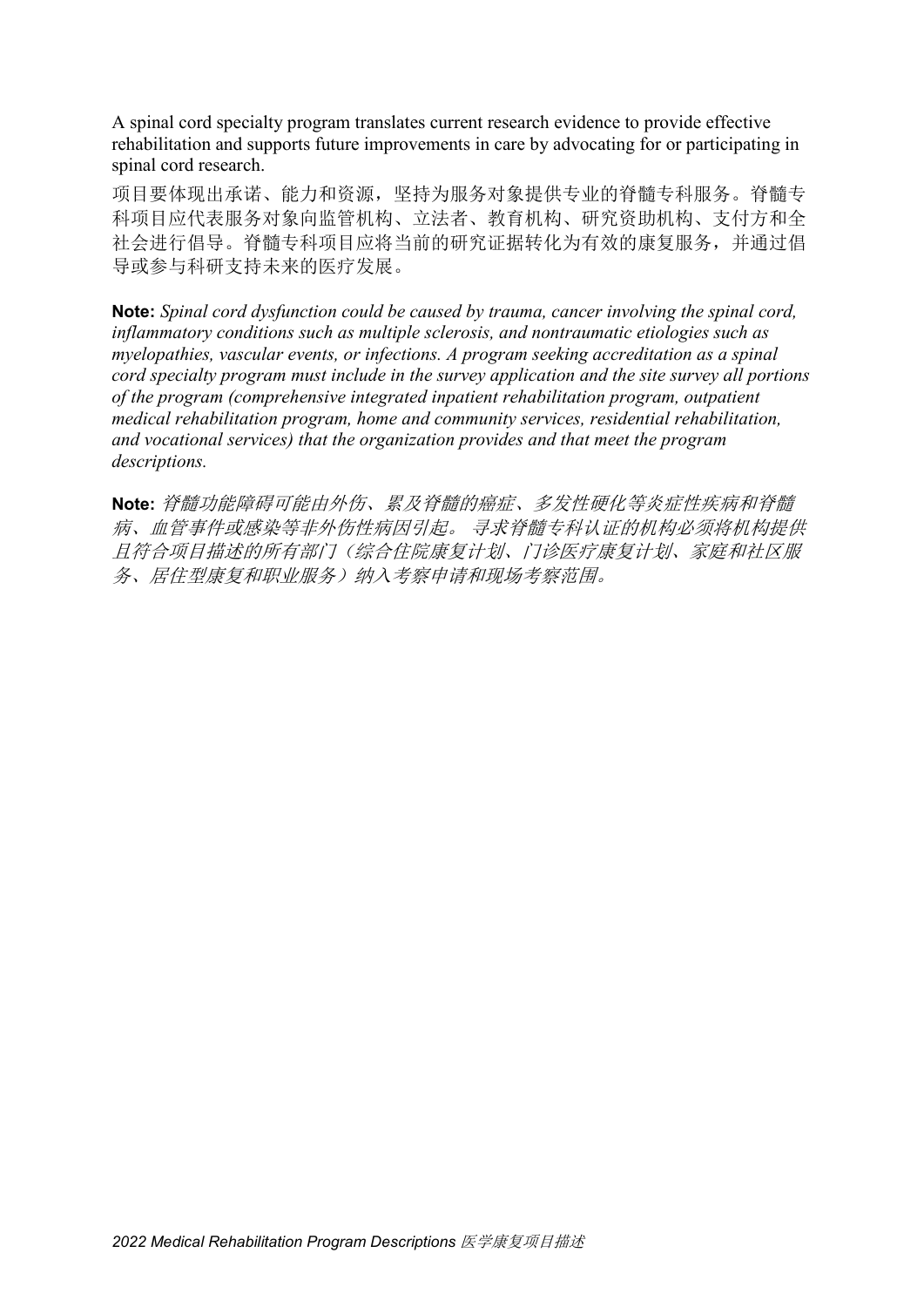# **Stroke Specialty Program** 脑卒中专科项目

A stroke specialty program, through application of the research available to clinical practice, delivers services that focus on the unique needs of persons who have sustained a stroke, including:

- Minimizing impairments and secondary complications.
- Reducing activity limitations.
- Maximizing participation and quality of life.
- Decreasing environmental barriers.
- Preventing recurrent stroke.

脑卒中专科项目,通过在临床实践中应用现有的研究成果,提供着眼于脑卒中服务对 象独特需求的服务,包括:

- 最大限度地减少损伤和继发性并发症。
- 减少活动受限。
- 最大限度地提高参与度和生活质量。
- 减少环境障碍。
- 预防脑卒中复发。

The program recognizes the individuality, preferences, strengths, and needs of the persons served and their families/support systems. A stroke specialty program assists the persons served and their families/support systems to manage their own health, encourages their appropriate use of healthcare systems and services, and supports their efforts to promote personal health and wellness and improve quality of life throughout their life span. The program provides ongoing access to information, services, and resources available to enhance the lives of the persons served within their families/support systems, communities, and life roles.

项目应认识到服务对象及其家庭/支持系统的个体性、偏好、优势和需求。脑卒中康 复专科项目帮助服务对象及其家庭/支持系统管理个人健康,鼓励他们合理利用医疗 保健系统和相关服务,并支持他们努力改善个人身心健康,改善整个生命周期的生活 质量。项目提供持续提供各种信息、服务和资源途径,以改善服务对象在家庭/支持 系统、社区及生活角色中的生活质量。

A stroke specialty program partners with the persons served, families/support systems, and providers within and outside of rehabilitation throughout phases of care from emergency through community-based services. A stroke specialty program fosters an integrated system of care that optimizes prevention, recovery, adaptation, and participation.

脑卒中专科项目应与服务对象、家庭/支持系统以及从急诊到社区服务各个照护阶段 康复领域内外的服务提供方广泛合作。脑卒中专科项目应致力于打造整体化的医疗卫 生服务系统,以达到预防、恢复、适应和参与方面的最佳结局。